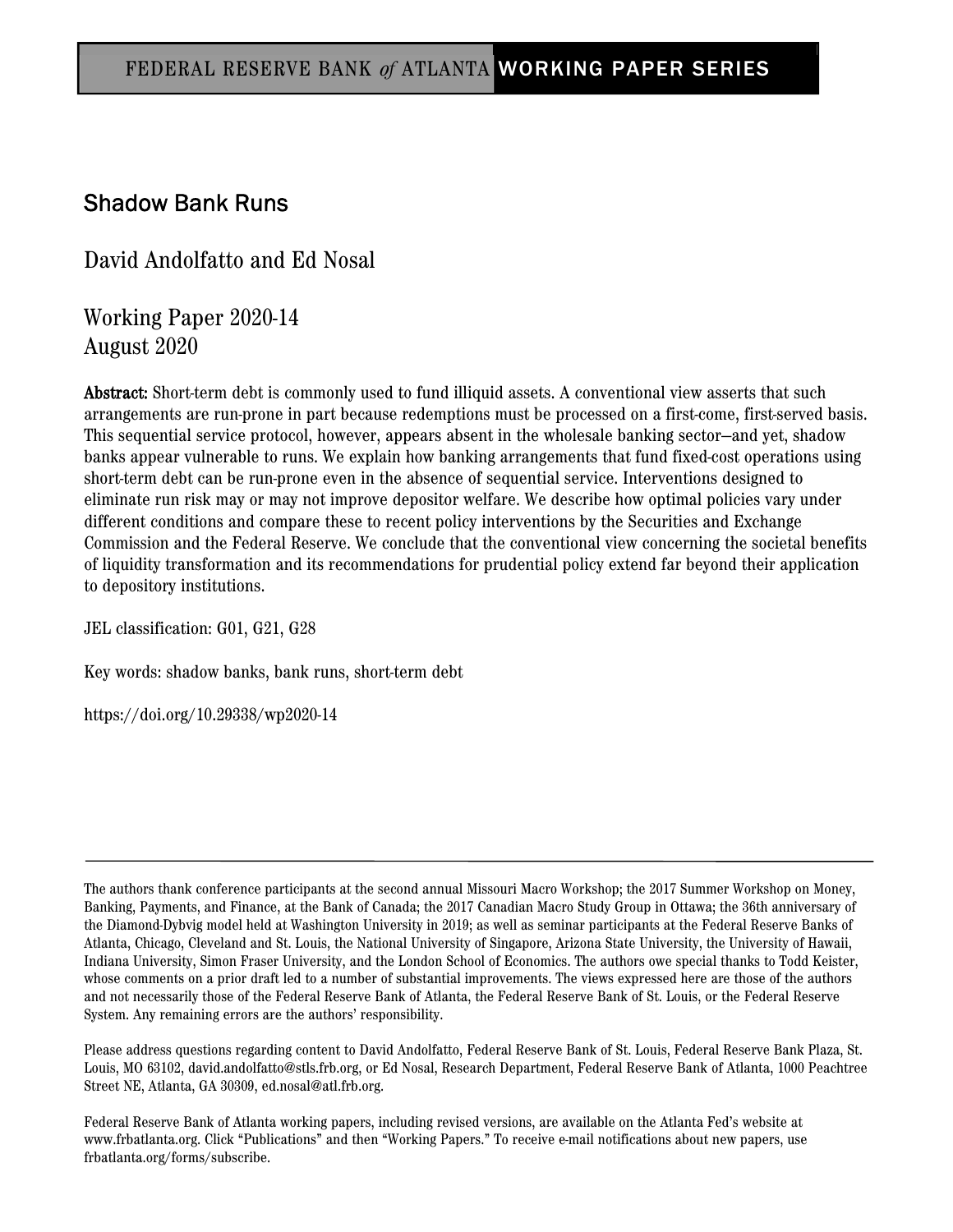# SHADOW BANK RUNS

David Andolfatto<sup>†</sup> Federal Reserve Bank of St. Louis

Ed Nosal Federal Reserve Bank of Atlanta

June 8, 2020

#### Abstract

Short-term debt is commonly used to fund illiquid assets. A conventional view asserts that such arrangements are run-prone in part because redemptions must be processed on a first-come, first-served basis. This sequential service protocol, however, appears absent in the wholesale banking sector—and yet, shadow banks appear vulnerable to runs. We explain how banking arrangements that fund fixed-cost operations using short-term debt can be run-prone even in the absence of sequential service. Interventions designed to eliminate run risk may or may not improve depositor welfare. We describe how optimal policies vary under different conditions and compare these to recent policy

We thank conference participants at the 2nd Annual Missouri Macro Workshop, the 2017 Summer Workshop on Money, Banking, Payments, and Finance, at the Bank of Canada, the 2017 Canadian Macro Study Group in Ottawa, the 36th Anniversary of the Diamond-Dybvig model held at Washington University in 2019, as well as seminar participants at the Federal Reserve Banks of Atlanta, Chicago, Cleveland and St. Louis, the National University of Singapore, Arizona State University, University of Hawaii, Indiana University, Simon Fraser University and the London School of Economics. We owe a special thanks to Todd Keister whose comments on a prior draft led to a number of substantial improvements. The views expressed here are our own and should not be attributed to the Federal Reserve Banks of Atlanta and St. Louis, or the Federal Reserve System. JEL Codes: G01, G21, G28

<sup>&</sup>lt;sup>†</sup>Federal Reserve Bank Plaza, St. Louis, MO 63102. Telephone: 314.444.4714. Email: david.andolfatto@stls.frb.org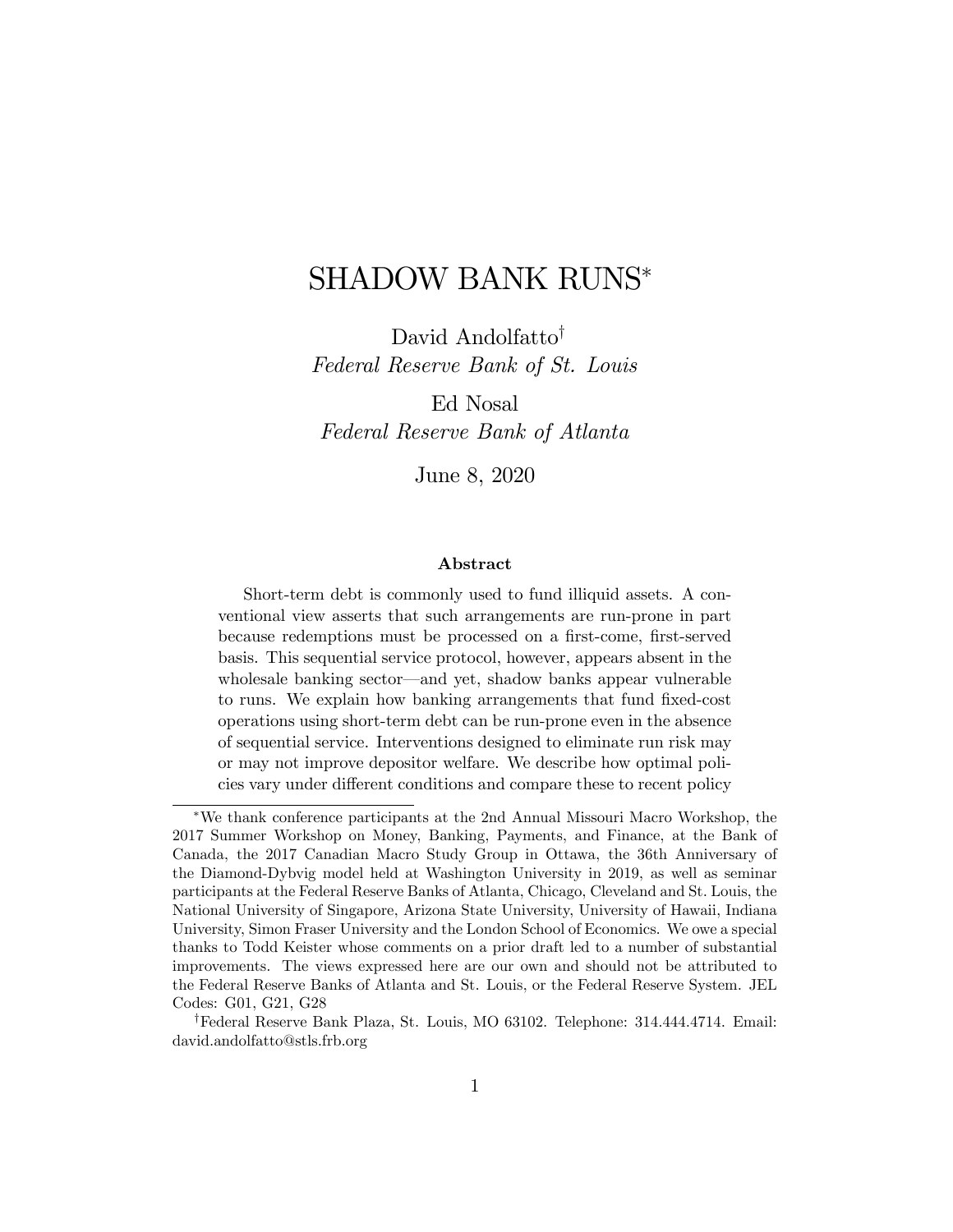interventions by the Security and Exchange Commission and the Federal Reserve. We conclude that the conventional view concerning the societal benefits of liquidity transformation and its recommendations for prudential policy extend far beyond their application to depository institutions.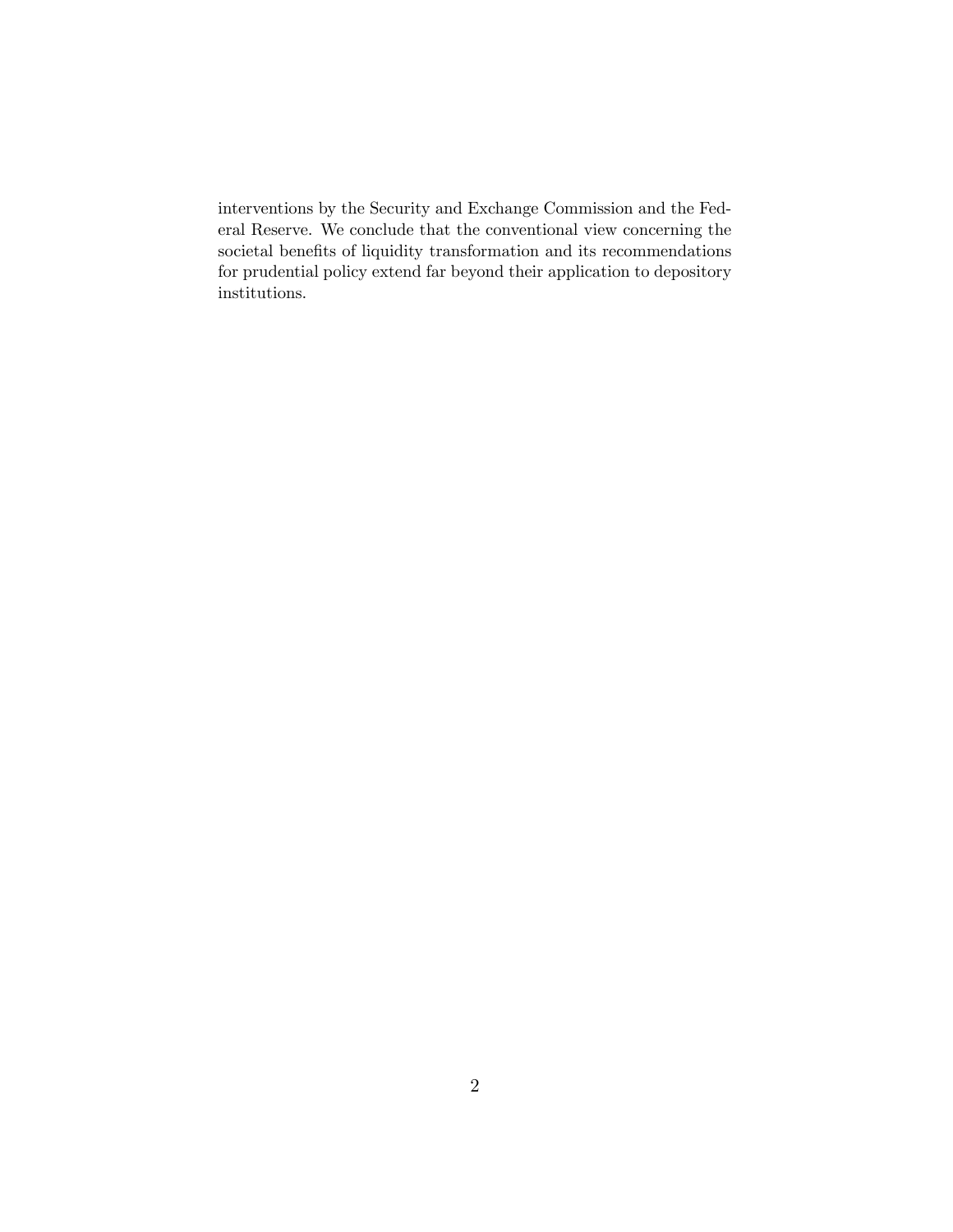### 1 Introduction

The use of short-term debt to fund illiquid assets is a common practice in financial markets. The stability of these "banking" arrangements often rests uncomfortably on the state of creditor confidence. When confidence wanes, the structure collapses. But if this is the case, then what accounts for their widespread use? And what, if anything, is the role of policy?

A traditional view contends that liquidity mismatch serves certain private interests at the expense of the broader community. Proponents of the Chicago Plan, a group of prominent economists who evidently shared this sentiment, went so far as to recommend the abolition of fractional reserve banking (Fisher 1936). The legislation that emerged at the time was, for better or worse, considerably less drastic. In particular, the Banking Act of 1935 continued to allow fractional reserve banking, but only with the support of federal deposit insurance. Several decades later, Diamond and Dybvig (1983) provided the theoretical justification for exactly this type of solution.

While deposit insurance provides the support needed to comfort small depositors, suppliers of short-term financing outside the commercial banking sector do not have similar assurances. The 2007-2008 financial crisis revealed the fragility of Önancial intermediaries such as money mutual funds (MMFs) and investment banks belonging to the so-called shadow banking sector. These institutions experienced runs by their lenders similar to those in the traditional retail banking sector in the pre-deposit insurance era (Bernanke 2009, Gorton 2010 and Gorton and Metrick 2010).

It is tempting to conclude that the rationale supplied by Diamond and Dybvig (1983) applies equally to the banking arrangements we observe in the wholesale sector. But the application is not so obvious. In particular, the fragility of the banking arrangements in Diamond and Dybvig (1983) relies critically on the assumption that depositor withdrawal requests must be processed on a Örst-come, Örst-served basis. This so-called sequential service constraint is notably absent in wholesale settings. And absent sequential service, the use of uninsured short-term financing is not unstable in the Diamond and Dybvig (1983) model.

The purpose of our paper is to demonstrate that sequential service is not necessary to render banking arrangements unstable in the Diamond and Dybvig (1983) model when the investments banks finance are subject to fixed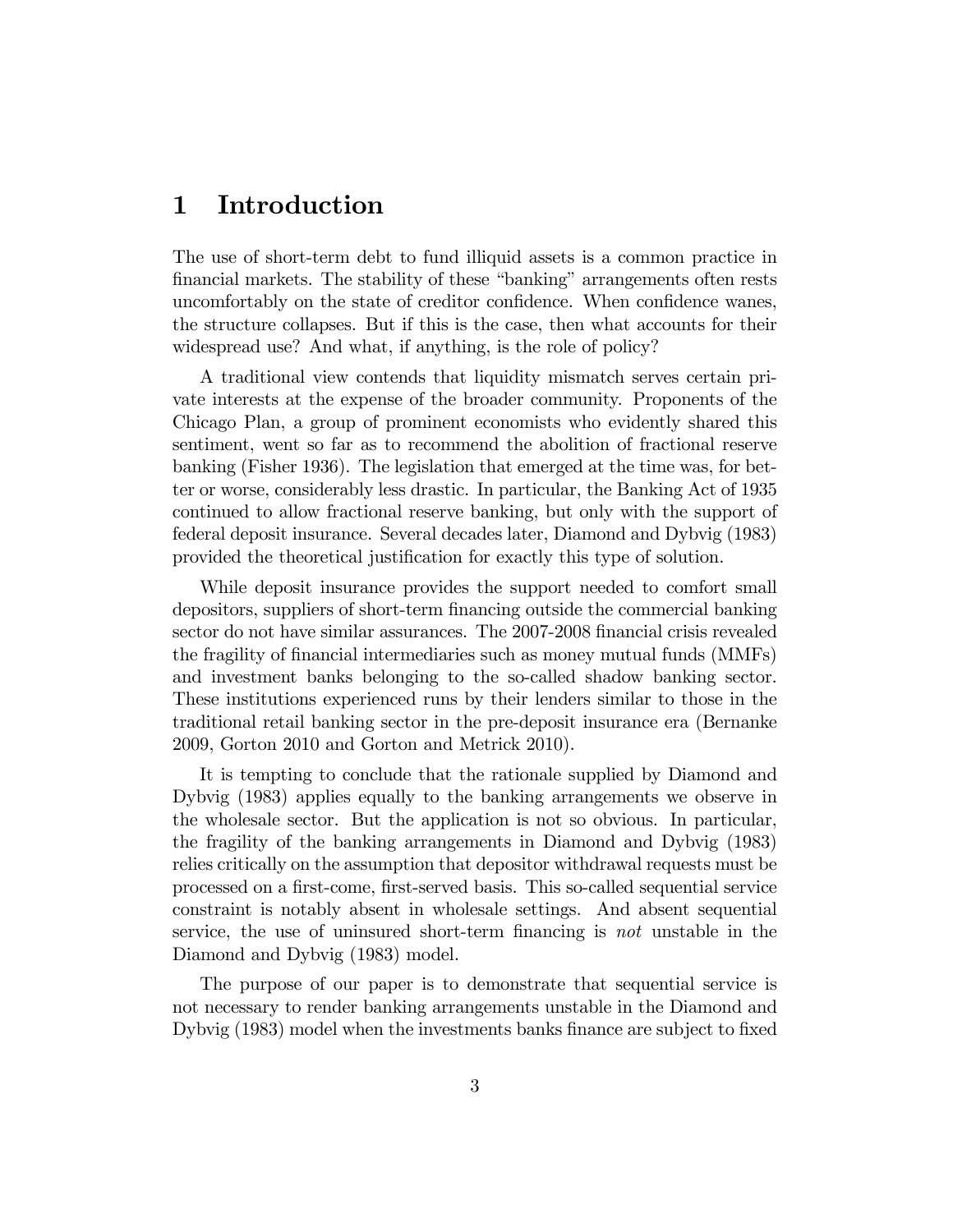costs of production. Fixed costs imply increasing returns to scale at low levels of production.<sup>1</sup> Investments with this property can offer creditors attractive rates of return when production operates at scale. But if production is scaled back for any reason at all—including a sudden lack of funding—then the net rate of return on the underlying investment declines as unit production costs rise. The use of short-term debt to finance investments in operations with this property is potentially unstable. In particular, if confidence vanishes and investors call their loans, production collapses, unit costs rise, and the net return on the underlying investment declines—thereby justifying the initial lack of confidence. This mechanism is absent in Diamond and Dybvig (1983) because returns there are assumed to be linear.<sup>2</sup>

If our theory is correct, then Diamond and Dybvigís (1983) view concerning the societal benefits of liquidity transformation and their recommendations for prudential policy extend far beyond their application to depository institutions. And, not surprisingly, legislators and regulators have enacted several money market reforms since the 2007-08 financial crisis. On July 23, 2014, for example, the Securities Exchange Commission announced the requirement of a floating net asset value (NAV) pricing for institutional money market funds, as well as the use of liquidity fees and redemption gates to be administered in periods of stress or heavy redemption activity.<sup>3</sup> In an earlier version of this paper (Andolfatto and Nosal 2018) we warned that NAV pricing would not in itself render money funds stable, though we expressed a more favorable view of liquidity fees and redemption gates.<sup>4</sup> The strains exhibited by prime MMFs in March 2020, however, suggest we were too opti-

<sup>4</sup>Our view on NAV pricing was made in contrast to Cochrane (2014, pg. 198), who expressed a more optimistic view of the stabilizing effects of NAV pricing.

 $1$ Our analysis could also be applied to the case in which increasing returns are directly a property of the business of banking itself, which seems consistent with available evidence (e.g., Mester 2008, Wheelock and Wilson 2017 and Corbae and DíErasmo 2018).

 $2$ Ennis and Keister (2010) provide a useful survey of the literature spawned by Diamond and Dybvig (1983).

<sup>&</sup>lt;sup>3</sup>A liquidity fee is a payment that the investor incurs to withdrawl funds; a gate limits the amount of funds an investor can withdraw. See https://www.sec.gov/News/PressRelease/Detail/PressRelease/1370542347679. These reforms were motivated largely by an event on September 16, 2008, when the Reserve Primary Fund "broke the buck." News of this event triggered a large wave of redemptions in the money market sector, especially from funds invested in commercial paper. The wave of redemptions ceased only after the U.S. government announced it would insure deposits in money market funds. See Kacperczyk and Schnabl (2010).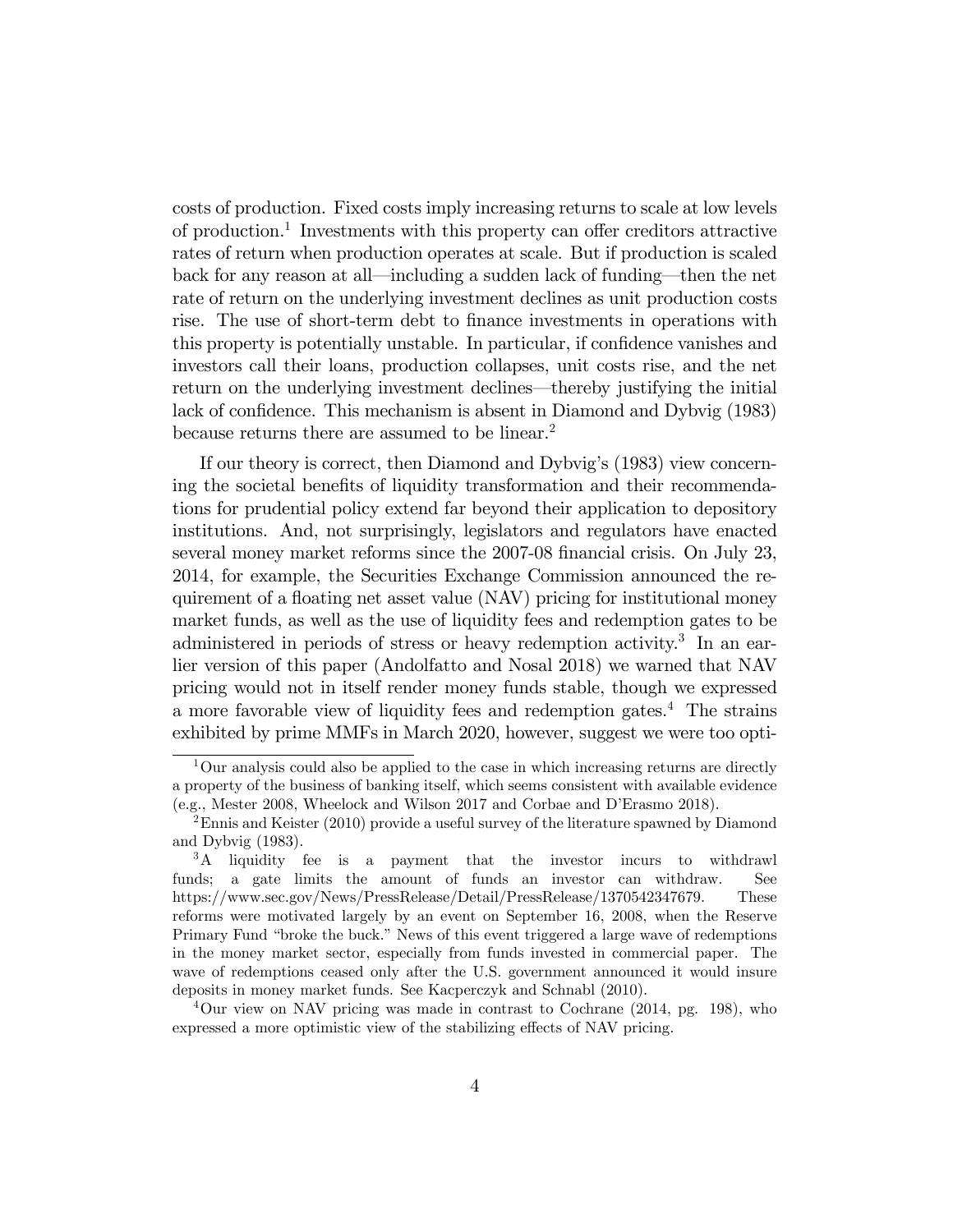mistic on this score.<sup>5</sup> Calm was restored to the market only after the Federal Reserve implemented its emergency lending facilities for commercial paper and money funds on March 17-18, 2020; see Sengupta and Xue (2020). These developments suggest that for regulatory purposes, it may be necessary to treat shadow banks as de facto depository institutions.

While our approach is complementary to explanations of bank instability that rely on sequential service, it is of some interest to highlight their different implications along an important dimension. In particular, consider the risk-free, linear-return asset modeled by Diamond and Dybvig (1983) and, indeed, employed throughout the literature (e.g., Peck and Shell, 2003). Our model nests this standard specification when fixed costs are absent. Such an asset could reasonably be interpreted as a portfolio of illiquid U.S. Treasury securities. If so, then the Diamond and Dybvig (1983) model predicts that uninsured narrow banks and government money mutual funds are run-prone, owing to the sequential service friction. Our setup, in contrast, suggests that such intermediaries are run-proof. This is because unlike, say, the investments financed through commercial paper, the promised rate of return on U.S. Treasury securities is not sensitive to the scale of government operations.

The paper is organized as follows. Section 2 reviews an economic environment without sequential service and Öxed costs that will serve as a benchmark. We demonstrate that the optimal risk-sharing arrangement in the basic environment is run-proof. In Section 3 we introduce a fixed cost into the basic environment and derive the conditions under which risk-sharing arrangements are run-prone. We then characterize the optimal risk-sharing arrangement as a function of the Öxed cost and report the conditions under which an optimal risk-sharing arrangement is run-proof or run-prone. Section 4 asks if central bank liquidity provision can eliminate shadow bank runs. We summarize and conclude in Section 5.

 $5T<sub>5</sub>$  To be fair, we advocated for a rules-based policy, whereas the legislation permits fund managers to exercise discretion.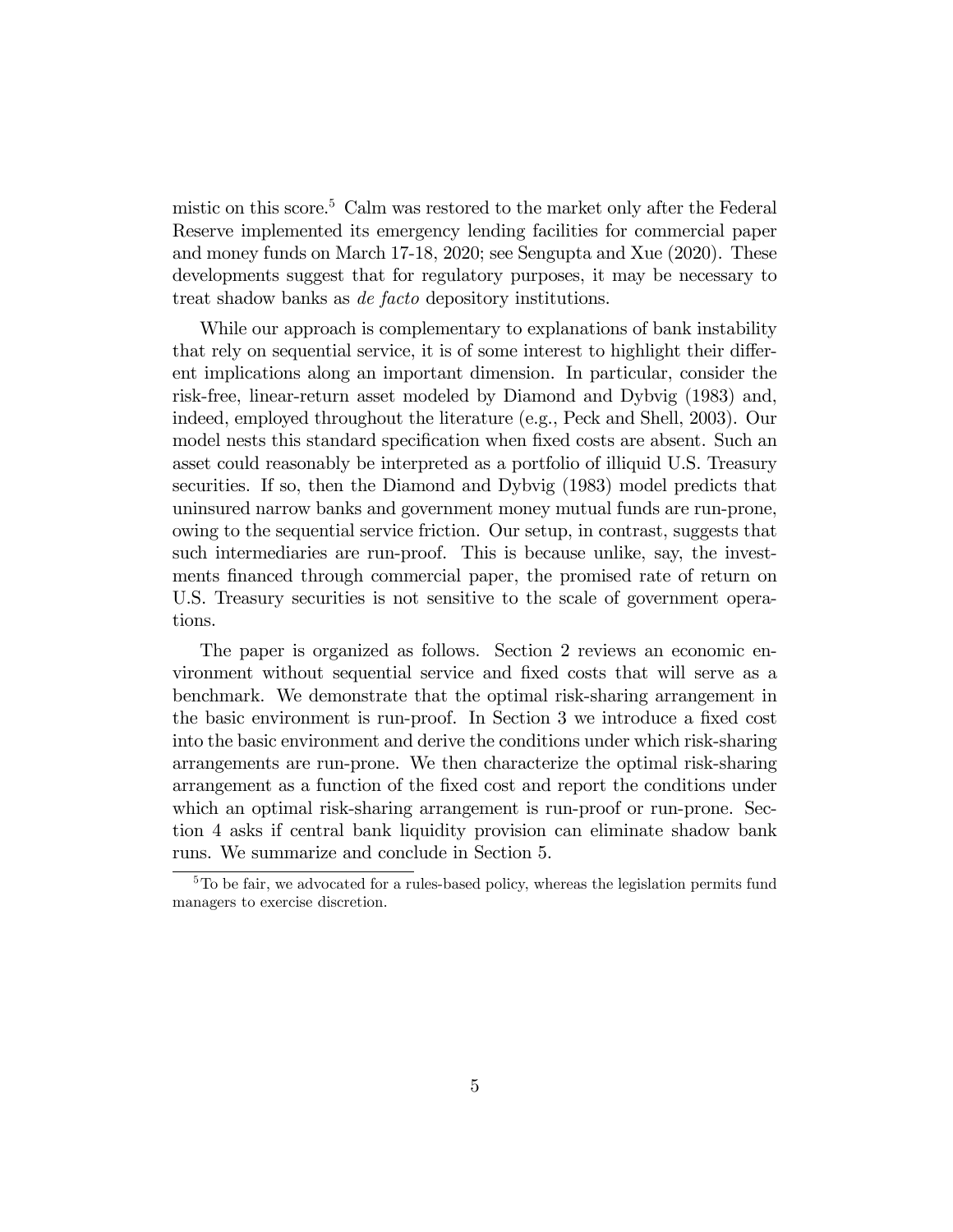### 2 Shadow banks with linear returns

#### 2.1 The environment

Our model is based on the Green and Lin (2000, 2003) version of the Diamond and Dybvig (1983) model. We begin by describing their model without sequential service and without fixed costs.

There are three dates,  $t = 0, 1, 2$  and a finite number  $N \geq 3$  of ex ante identical individuals. Individuals have preferences defined over consumption at dates 1 and 2, denoted  $c_1$  and  $c_2$ , respectively. Individuals receive a preference shock between  $t = 0$  and  $t = 1$  that determines their type: *impatient* or patient. An impatient individual only values consumption in date 1; let  $Au(c_1)$  denote the utility payoff from consuming  $c_1$  for an impatient individual. A patient individual is indifferent between consuming at dates 1 and 2; let  $u(c_1 + c_2)$  denote the utility payoff from consuming  $c_1 + c_2$  for a patient individual. Assume  $u(c) = c^{1-\sigma}/(1-\sigma)$  with  $\sigma > 1$ . Ex ante preferences are given by

$$
E_0\left[\pi Au(c_1) + (1-\pi)u(c_1+c_2)\right],\tag{1}
$$

where  $E_0$  represents an expectations operator at  $t = 0$  and  $1 \leq A \leq R$  is a parameter.<sup>6</sup>

Each individual is endowed with y units of output at  $t = 0$ , which is invested. Any faction of the investment can be liquidated and consumed at  $t = 1$  at a unit rate of return. The remaining fraction of investment that is not liquidated at  $t = 1$  yields rate of return  $R > 1$  at  $t = 2$ .

Since individuals are risk averse, they have an incentive to pool risk. In what follows, we refer to a risk-sharing arrangement where sequential service is absent as a *shadow bank*.<sup>7</sup> The timing of events is a follows. Individuals deposit their endowments at the bank at  $t = 0$  in exchange for a contract that specifies an allocation. The allocation specifies (state-contingent) payoffs for  $t = 1, 2$ . Depositors learn their type between dates  $t = 0$  and  $t = 1$ . We

$$
\pi u(c_1) + (1 - \pi)\rho u(c_1 + c_2),
$$

with  $\rho = R^{-1} < 1$ .

 $6$ These preferences are equivalent to Diamond and Dybvig's (1983) preferences

<sup>&</sup>lt;sup>7</sup>That is, as distinct from a *retail bank*, which we think of as employing sequential service protocols.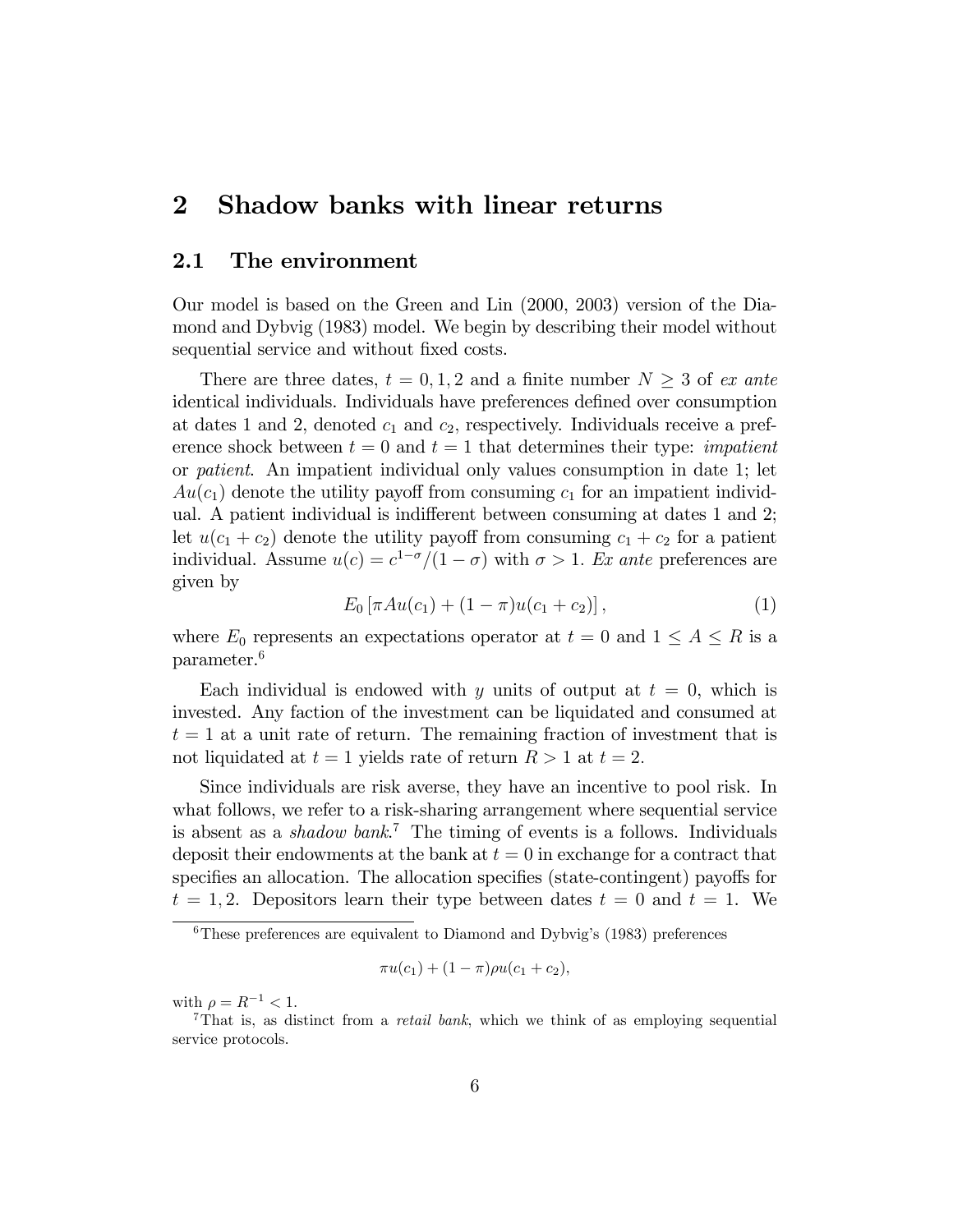assume that depositors can visit the bank only once, either at  $t = 1$  or at  $t = 2$ , and that they arrive simultaneously (there is no sequential service). After the  $t = 1$  redemption requests are processed, k units of investment remain. At  $t = 2$ , the maturing investment (interest and principal) equals Rk and is distributed to depositors arriving at date 2.

An individual is impatient with probability  $\pi$ . The probability that there are  $0 \leq n \leq N$  impatient individuals is  $\pi_n$ . If types are *i.i.d.*, then

$$
\pi_n = \binom{N}{n} \pi^n (1 - \pi)^{N - n},
$$

where  $0 < \pi_n < 1$  for all n. That is, the distribution of individuals who are impatient has full support. Given  $R > 1$ , it is never optimal for a patient individual to consume (and therefore visit the bank) at date 1. In addition, if type is observable, then the time and state-contingent allocation will take the form  $(\mathbf{c}_1, \mathbf{c}_2) \equiv \{c_1(n), c_2(n)\}_{n=0}^N$ , where n denotes the number of impatient depositors visiting the bank at date 1. Altogether, this implies that ex ante preferences ranking allocations can be expressed as,

$$
\sum_{n=0}^{N} \pi_n \left[ nAu \left( c_1(n) \right) + (N - n)u \left( c_2(n) \right) \right]. \tag{2}
$$

Feasibility requires that aggregate withdrawals at date 1 cannot be negative and cannot exceed the aggregate endowment, i.e.,

$$
0 \le nc_1(n) \le Ny,\tag{3}
$$

for all n. The resources that remain invested after early redemptions are satisfied is given by  $k(n) = [Ny - nc_1(n)]$ . Feasibility also requires that aggregate redemptions at date 2 cannot exceed  $Rk(n)$ . We assume, without loss, that all of the maturing investment is paid out to depositors at date 2, so that feasibility also respects,

$$
(N - n) c_2(n) = R [Ny - nc_1(n)].
$$
\n(4)

#### 2.2 Efficient risk-sharing

An efficient risk-sharing arrangement is an allocation  $(c_1, c_2)$  that maximizes  $(2)$  subject to  $(3)$  and  $(4)$ . Given our CES preference specification, the solu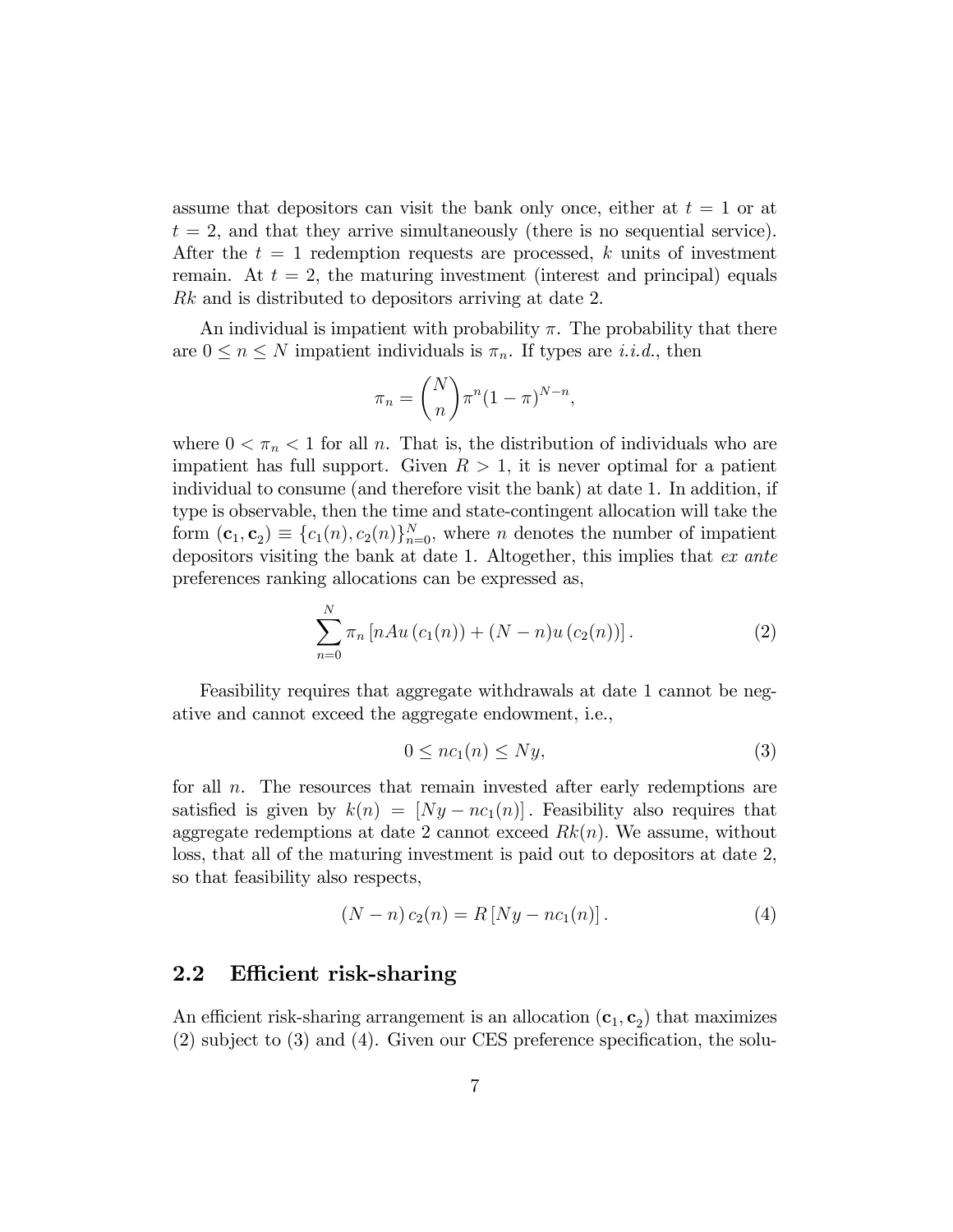tion is

$$
c_1^*(n) = \frac{RNy}{mR + (N-n)(R/A)^{1/\sigma}}
$$
(5)

$$
c_2^*(n) = (R/A)^{1/\sigma} c_1^*(n), \tag{6}
$$

for  $n = 1, 2, ..., N - 1$ , with

$$
\{c_1^*(0), c_2^*(0)\} = \{0, Ry\} \tag{7}
$$

$$
\{c_1^*(N), c_2^*(N)\} = \{y, 0\}.
$$
 (8)

It will prove convenient to assume, with little loss of generality,  $A = R$ . In this case, it is optimal to equate consumption across periods on a stateby-state basis. Conditions (5) and (6) imply,

$$
y < c_1^*(n) = c_2^*(n) < Ry \tag{9}
$$

$$
c_1^*(n+1) < c_2^*(n),\tag{10}
$$

for  $n = 1, 2, ..., N - 1$ . Conditions (9) and (10) imply that the withdrawal amounts in both periods are strictly decreasing in the number of early redemptions.

#### 2.3 Private information and the withdrawal game

We now add the restriction that type is private information. Let  $m \in$  $\{0, 1, ..., N\}$  be the number of depositors visiting the bank at  $t = 1$ . Because type is private information,  $m$  is conceptually distinct from  $n$ , the true number of impatient depositors. As is standard in this literature, we restrict attention to direct mechanisms that condition  $t = 1$  payouts on m, which is observable. The allocation now takes the form  $(c_1, c_2) \equiv \{c_1(m), c_2(m)\}_{m=0}^N$ .

After depositors learn their types, they play the following *withdrawal game.* Each depositor  $j \in \{1, 2, ..., N\}$  simultaneously chooses an action  $t_j \in \{1, 2\}$ , where  $t_j$  denotes the date depositor j visits the bank. Depositor j only knows the structure of the economy and their own type when choosing  $t_j$ . A strategy profile  $\mathbf{t} \equiv \{t_1, t_2, ..., t_N\}$  implies an  $m \in \{0, 1, ..., N\}$ , the number of depositors that visit the bank at date  $t = 1$ . A truth-telling strategy is a strategy profile in which impatient depositors visit the bank at  $t = 1$  and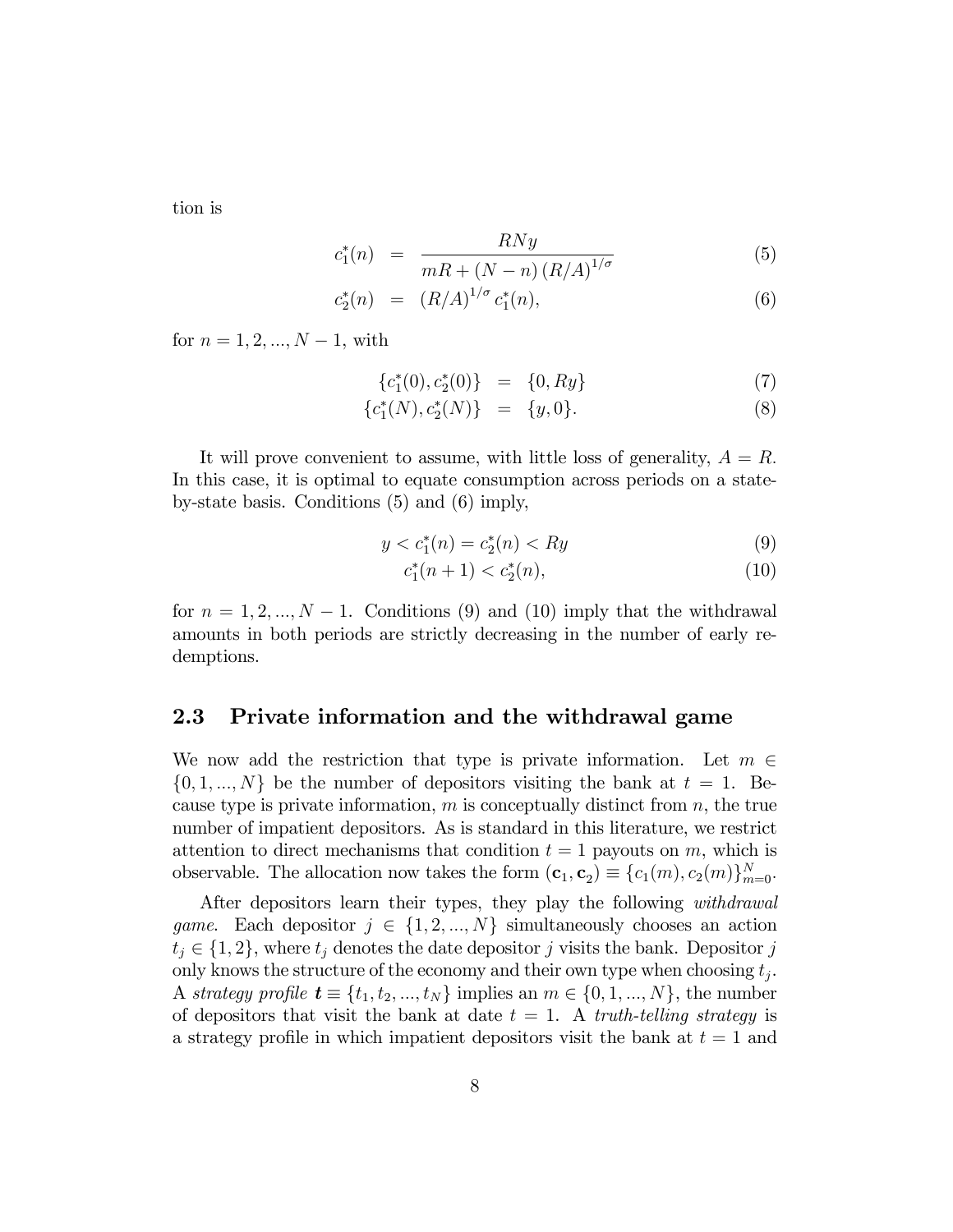patient depositors at visit at  $t = 2$ . If all depositors play a truth-telling strategy, then  $m = n$ .

An allocation  $(c_1, c_2)$  and strategy profile t constitutes a Bayes-Nash *equilibrium* to the withdrawal game if  $\mathbf{t}_j = \{t_j\}$  is a best response for depositor j against  $\mathbf{t}_{-j} \equiv \{t_1, ..., t_{j-1}, t_{j+1}, ..., t_N\}$  for all  $j \in \{1, 2, ..., N\}$ . An allocation  $(c_1, c_2)$  is said to be *incentive-compatible* if the truth-telling strategy is an equilibrium of the withdrawal game.

Note that it is a strictly dominant strategy for impatient depositors to visit the bank at  $t = 1$  since they do not value consumption  $t = 2$ . If all patient depositors are expected to visit the bank at  $t = 2$ , then each patient depositor has no incentive to deviate from the truth-telling strategy if the following incentive-compatibility condition holds,

$$
\sum_{n=0}^{N-1} \Pi^n u(c_2(n)) \ge \sum_{n=0}^{N-1} \Pi^n u(c_1(n+1)), \qquad (11)
$$

where  $\Pi^n$  is the conditional probability that there are n impatient individuals given there is at least one patient individual. Since type realizations are  $i.i.d.,$ we have

$$
\Pi^{n} = \frac{\binom{N-1}{n}(1-\pi)^{N-n}\pi^{n}}{\sum_{n=0}^{N-1}\binom{N-1}{n}(1-\pi)^{N-n}\pi^{n}}.
$$

Note that condition (10) continues to hold when n is replaced by  $m$ , i.e.,

$$
c_1^*(m+1) < c_2^*(m) \text{ for } m = 1, 2, \dots, N-1. \tag{12}
$$

Condition (12) implies that regardless of how other depositor report their type via their choice of withdrawal date, a patient depositor will always receive a higher level of consumption by withdrawing at  $t = 2$ . This implies that allocation  $(c_1^*, c_2^*)$  satisfies the incentive-compatibility condition (11) with strict inequality.

**Conclusion 1** The efficient risk-sharing arrangement is incentive-compatible.

### 2.4 Run-proof and run-prone allocations

We label an allocation  $(c_1, c_2)$  that satisfies (3), (4) and (11) *incentive*feasible. It is clear that for any incentive-feasible allocation, there exists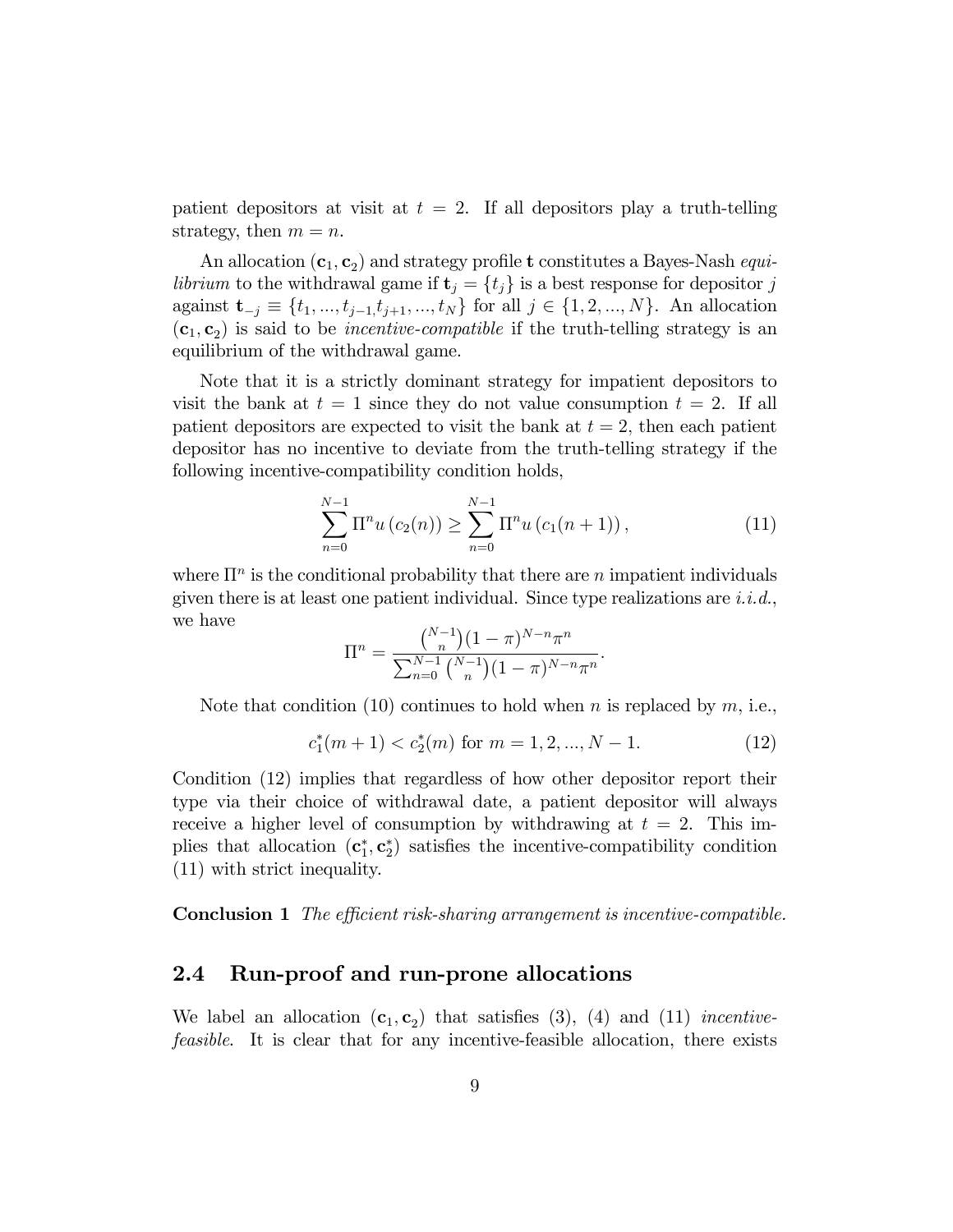an equilibrium where all depositors play the truth-telling strategy. There may, however, exist other equilibrium outcomes associated with the withdrawal game. Of particular interest is an equilibrium where depositors play a run strategy as defined by the strategy profile  $t \equiv \{1, 1, ..., 1\}$ . That is, a run strategy implies that all depositors visit the bank at  $t = 1$ . We say that an incentive-feasible allocation is run-prone if it admits a run strategy as an equilibrium and is *run-proof* if it does not.

Consider an incentive-feasible allocation  $(c_1, c_2)$  with the property,

$$
c_2(N-1) < c_1(N). \tag{13}
$$

It is straightforward show that such allocations exist. Since  $(c_1, c_2)$  is incentivefeasible, truthtelling is an equilibrium for the withdrawal game. But the allocation is also run-prone. To see this, consider patient depositor  $j$ 's best response to a proposed run strategy profile  $t = 1$ . If j visits the bank early,  $t_j = 1$ , then his return is y since everyone else visits at  $t = 1$ . If, instead, j visits the bank at later,  $t_j = 2$ , his return is  $c_2(N-1) < c_1(N)$ . Depositor j will therefore choose to visit at  $t = 1$ , which implies that a run equilibrium exists.<sup>8</sup> It follows that a run-proof allocation must satisfy,

$$
c_2(N-1) \ge c_1(N). \tag{14}
$$

#### 2.5 The efficient risk-sharing arrangement is run-proof

While a large set of incentive-feasible allocations are run-prone, we want to establish the stability properties of the efficient incentive-feasible allocation. As it turns out, Green and Lin (2000, 2003) have already shown that the efficient risk-sharing arrangement here is run-proof.

To see this, consider the solution presented in  $(5)-(6)$  and, in particular, the property of this solution as described by condition (12). This latter condition implies that truth-telling is a strictly dominant strategy, so that the allocation  $(c_1^*, c_2^*)$  strictly satisfies the incentive-compatibility condition (11). In particular, note that condition (12) combined with the solution

<sup>&</sup>lt;sup>8</sup>Interestingly, incentive-feasible allocations can be run-prone even in the absence of sequential service. Note that an inefficient allocation (contractual arrangement) is not necessarily run-prone. The autarkic allocation, for example, is both inefficient and runproof.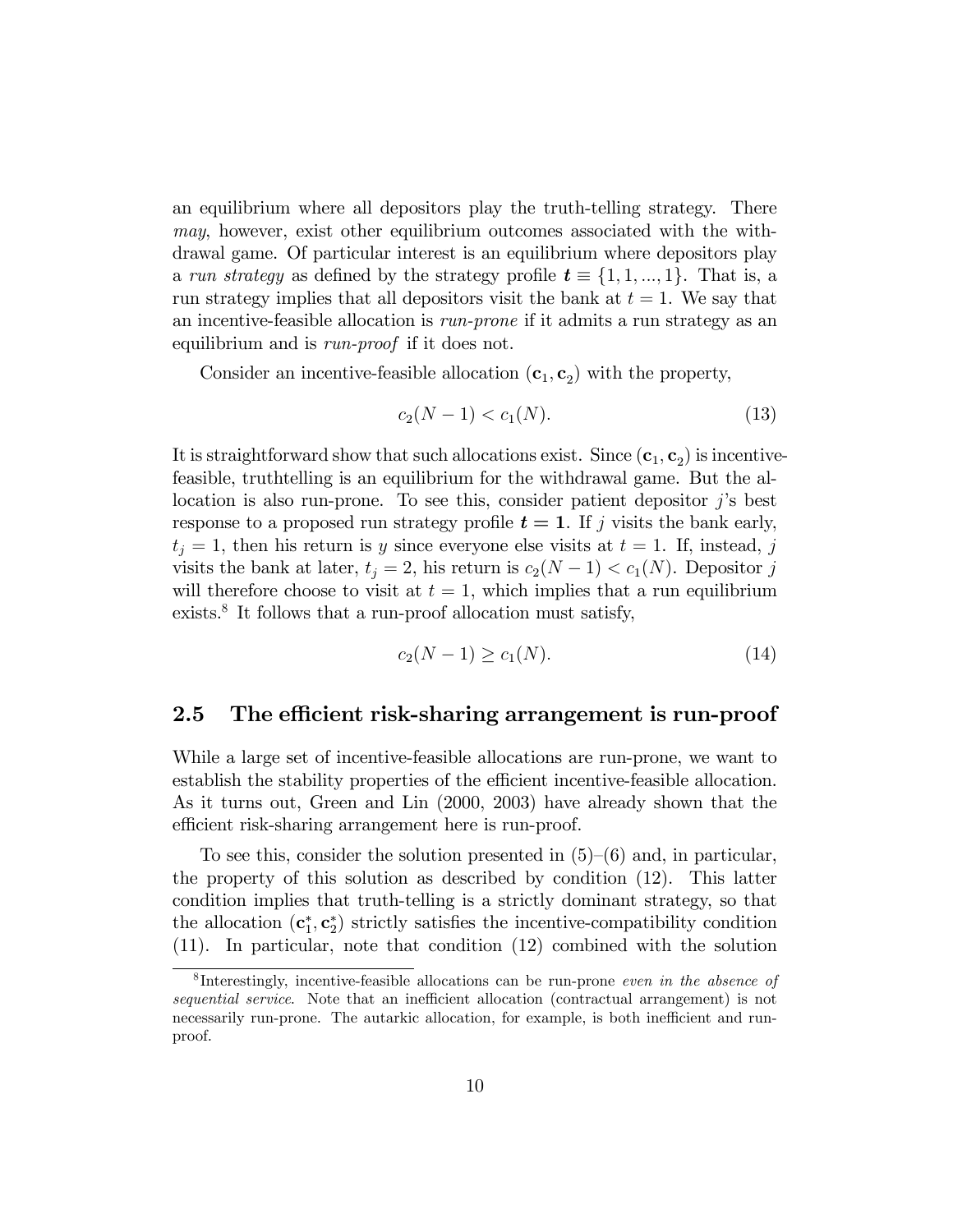implies,

$$
c_2^*(N-1) = \left[\frac{RN}{(N-1)R+1}\right]y > c_1^*(N) = y,
$$

where the inequality follows because  $R > 1$ . This latter condition is the requirement for stability, (14). It therefore follows that  $(c_1^*, c_2^*)$  can be uniquely implemented as a truth-telling equilibrium.

Note that the allocation  $(c_1^*, c_2^*)$  is run-proof even though liquidity preference is not observable and depositors can withdraw on demand. Intuitively, the efficient allocation places increasingly stringent limits on the amount that can be withdrawn at date 1 as the number of depositors requesting withdrawal  $(m)$  increases. That is, the withdrawal amount  $c_1^*(m)$  is decreasing in m so that sufficient resources,  $R[yN - c_1^*(m)m]$ , remain those who would rather withdraw at a later date. Evidently, patient depositors are assured of superior payoffs by waiting so that  $(10)$  does not bind.

#### Conclusion 2 Absent fixed costs of production and sequential service, the efficient risk-sharing arrangement is run-proof.

The result above supports Diamond and Dybvigís (1983) conclusion that a banking system with deposit insurance is run-proof. To make the mapping between their paper and ours, note that our mechanism-design approach takes no stand on how economic organization is divided across private and public sectors. This is in contrast to Diamond and Dybvig (1983) who assume that while banks are subject to sequential service, the government is not. Because banks are subject to sequential service, the efficient and run-proof risk-sharing arrangement we describe above is not feasible for banks. If banks attempted to replicate the efficient allocation, sequential service would render the arrangement run-prone. The public sector in their model is not subject to sequential service. In particular, taxes can be used to recover funds that depositors have already withdrawn (sequential service implies that a private bank has no such recourse). In this way, a tax-supported deposit insurance scheme can support private banks in a way that renders the efficient risksharing arrangement run-proof. Our mechanism-design approach effectively consolidates their private-public sector risk-sharing arrangement.

The Diamond and Dybvig (1983) model is appealing, in part, because the vision of desperate depositors forming physical queues to withdraw their funds resonates for those of us familiar with the way people behaved in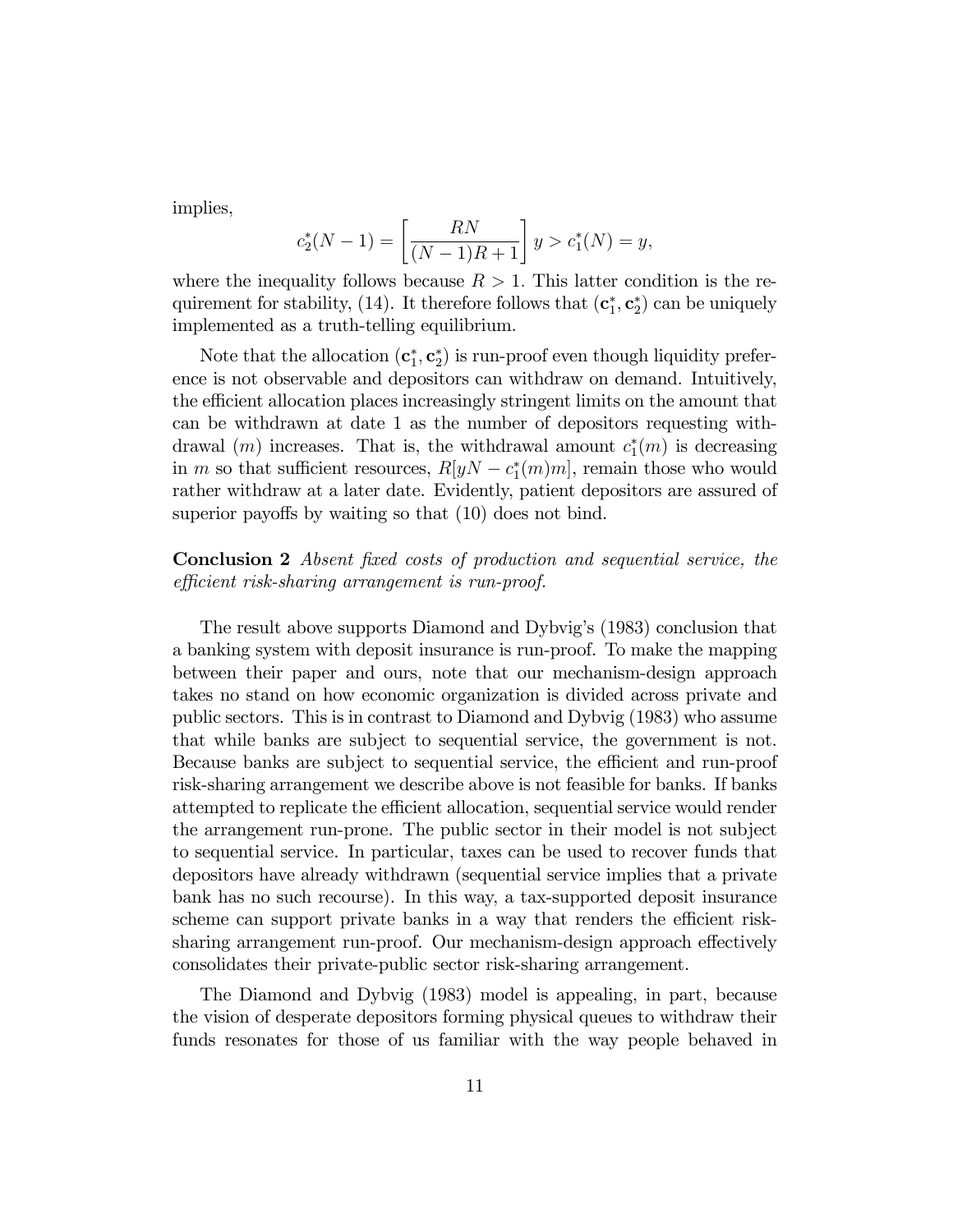historical retail-level bank runs. Sequential service, however, seems a poor description of how exchange occurs at the wholesale level. For example, money mutual funds trade once at the end of every business day. Since all buy and sell orders for the fund are simultaneously executed and all sell orders receive the same per share payout, there is no sequential service associated with withdrawal requests submitted in a given period.<sup>9</sup>

Since some types of mutual funds exhibit the symptoms of being runprone (even those with NAV-pricing protocols), some property other than sequential service must be responsible this apparent instability.

### 3 Banking with fixed costs

Fixed costs are a salient feature of virtually every organization and production process, including Önancial intermediation. In what follows, we assume that production is subject to a fixed cost.

#### 3.1 The efficient risk-sharing arrangement

We model the fixed cost in production as follows. An investment of  $k \geq 0$ units of output at date 1 now delivers  $\max\{Rk - \kappa, 0\}$  units of output at date 2, where  $\kappa \geq 0$  is the fixed cost parameter, where  $\kappa < RNy$ .<sup>10</sup> The date 2 feasibility constraint, formerly (4), is now given by

$$
(N - n)c_2(n) = R[Ny - nc_1(n)] - \kappa.
$$
 (15)

The efficient risk-sharing arrangement is now an allocation that maximizes (2) subject to (3) and (15). Let  $(c_1^{\kappa}, c_2^{\kappa}) \equiv \{c_1^{\kappa}(m), c_2^{\kappa}(m)\}_{m=0}^N$  denote the efficient risk-sharing arrangement when  $m = n$ . This allocation inherits

 $9$ The per unit payout that sellers receive may depend on how many other fund investors want to sell. Nevertheless, whatever that amount is, each seller receives the same payout per share sold. Our model of shadow banking is consistent with this pricing protocol. It is also consistent with the way short-term repo arrangements work. Specifically, the repo lender is repaid either in cash or collateral, without any sequential service consideration.

<sup>&</sup>lt;sup>10</sup>If  $\kappa > RNy$ , investment will never be undertaken. In this case the economy is characterized by autarky, where all individuals consume y at date 1.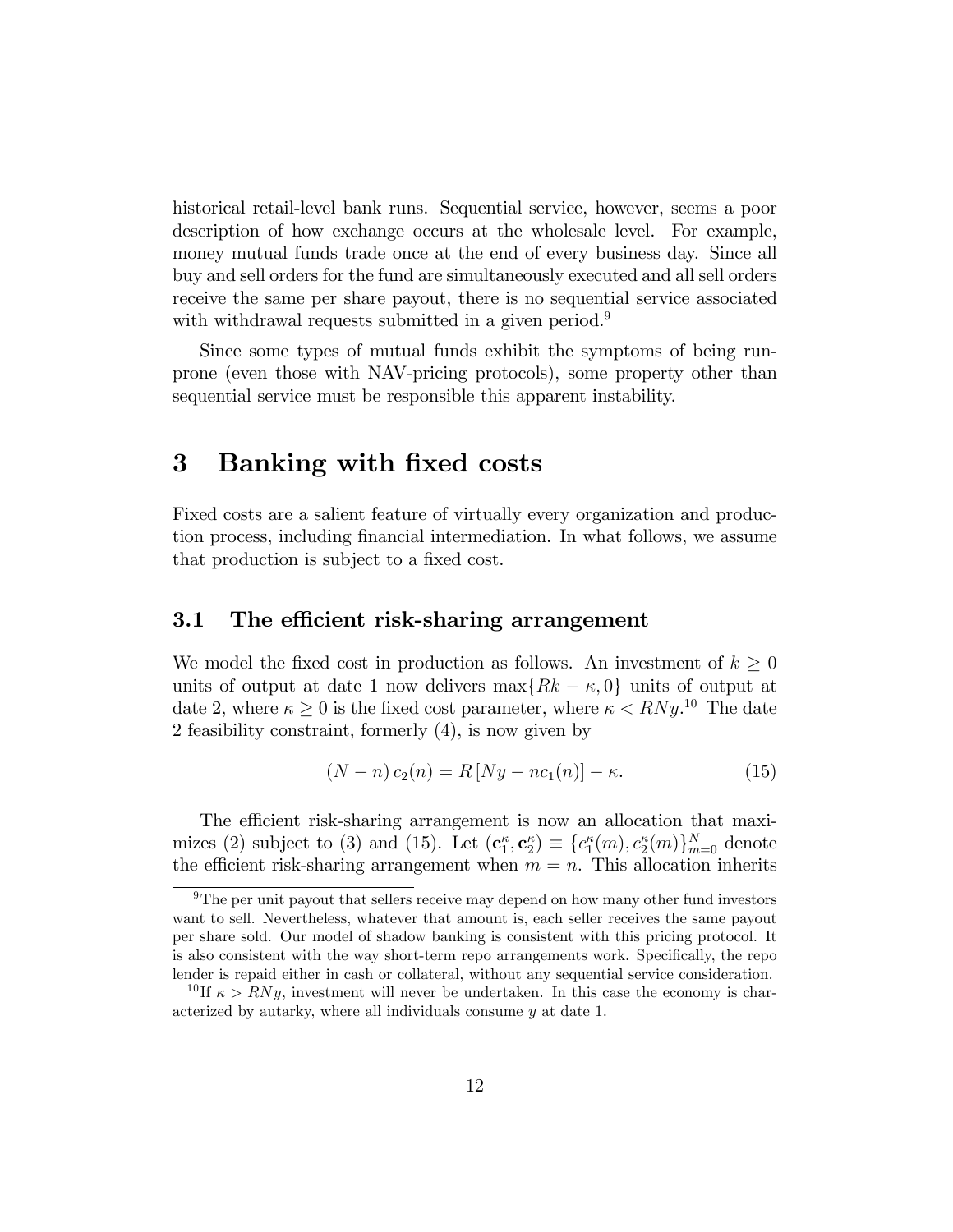the same qualitative form as (5) and (6) which is given by

$$
c_1^{\kappa}(m) = \frac{RNy - \kappa}{mR + N - m}
$$
 (16)

$$
c_2^{\kappa}(m) = c_1^{\kappa}(m), \tag{17}
$$

for  $m = 1, 2, ..., N - 1$ , together with

$$
\{c_1^{\kappa}(0), c_2^{\kappa}(0)\} = \{0, Ry - \kappa/N\}
$$
 (18)

$$
\{c_1^{\kappa}(N), c_2^{\kappa}(N)\} = \{y, 0\}.
$$
 (19)

Note that  $c_1^{\kappa}(m)$  and  $c_2^{\kappa}(m)$  as defined in (16)-(17) are strictly decreasing in the number of early redemptions for  $m = 1, 2, ..., N - 2$ . This, in turn, implies

$$
c_1^{\kappa}(m+1) < c_2^{\kappa}(m) \tag{20}
$$

for  $m = 1, 2, ..., N - 2$ . Condition (20) is similar to condition (12) except that the former condition does not *necessarily* hold for  $m = N - 1$ . In particular, for  $m = N - 1$  we have

$$
c_2^{\kappa}(N-1) = \frac{RNy - \kappa}{(R-1)(N-1) + N} \geq c_1^{\kappa}(N) = y,\tag{21}
$$

where the direction of the inequality above is determined by the size of the fixed cost,  $\kappa$ . Define  $\kappa_0$  as the solution to

$$
c_2^{\kappa_0}(N-1) = y,\t\t(22)
$$

which is easily calculated to be

$$
\kappa_0 = (R-1)y > 0. \tag{23}
$$

Note that (23) can be rearranged to  $y > Ry - \kappa_0$ . This inequality has an important implication. In particular, a patient individual in autarky that chooses between consuming y at date 1 or investing y and consuming  $Ry - \kappa$ at date 2, will choose to consume at date 1 when  $\kappa > \kappa_0$ .

Is the efficient risk-sharing allocation  $(c_1^{\kappa}, c_2^{\kappa})$  incentive compatible? It follows that for small fix costs,  $\kappa < \kappa_0$ , condition (20) is identical to condition  $(12)$  and the efficient risk-sharing arrangement is incentive-compatible on a state-by-state basis. Hence, the incentive-compatibility condition (11) is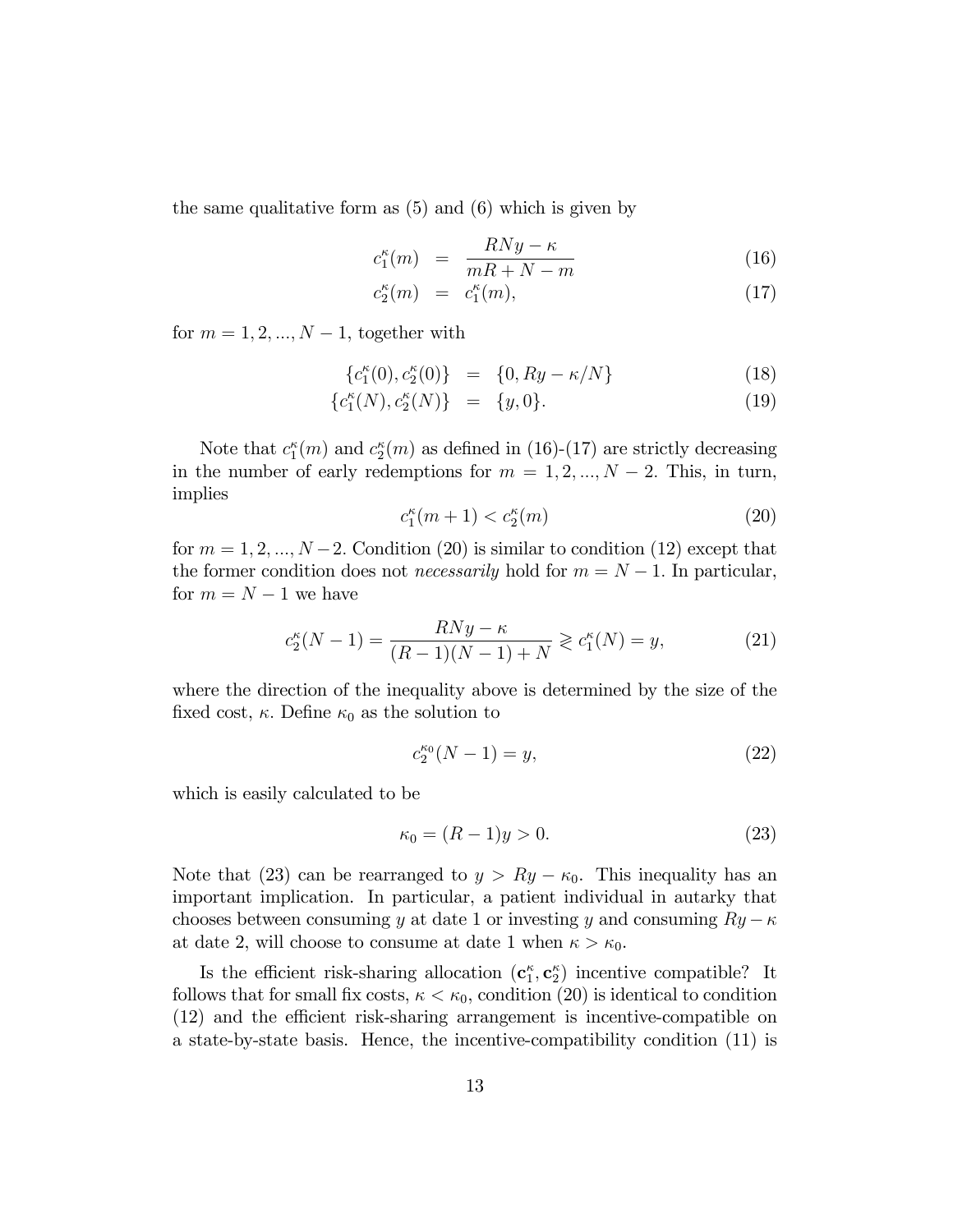satisfied. When fixed costs are large,  $\kappa > \kappa_0$ , the state-by-state incentivecompatibility conditions are violated (only) in state  $m = N - 1$ . We show in an Appendix that incentive-compatibility condition (11) is not likely to bind for economically relevant parameters when fixed costs are large,  $\kappa > \kappa_0$ .

**Conclusion 3** The efficient risk-sharing arrangement  $(c_1^{\kappa}, c_2^{\kappa})$  is incentivecompatible.

We now identify the range of fixed costs for which risk-sharing, i.e., shadow banking, remains an economically viable proposition. Intuitively, there should exist a cut-off value  $\kappa_1 > \kappa_0$  such that autarky is weakly preferred to the efficient risk-sharing arrangement  $(c_1^{\kappa}, c_2^{\kappa})$  for any  $\kappa \geq \kappa_1$ . When  $\kappa > \kappa_0$ , the payoffs associated with autarky are  $Ru(y)$  and  $u(y)$  for impatient and patient individuals, respectively (since a patient individual prefers to consume y at date 1 than  $Ry - \kappa$  at date 2). For convenience we denote the autarky allocation as  $(c_1^a, c_2^a)$ . The expected (date 0) payoff associated with autarky,  $V(\mathbf{c}_1^a, \mathbf{c}_2^a)$ , is

$$
V(\mathbf{c}_1^a, \mathbf{c}_2^a) \equiv V^A \equiv \sum_{n=0}^N \pi_n \left[ (R-1)n + N \right] u(y). \tag{24}
$$

The critical cut-off  $\kappa_1$  is determined by equating  $V^A$  with  $V(\mathbf{c}_1^{\kappa}, \mathbf{c}_2^{\kappa})$ , the expected expected utility associated with the efficient allocation  $(c_1^{\kappa}, c_2^{\kappa})$  when depositors play truth-telling strategies.<sup>11</sup> The latter is defined by,

$$
V(\mathbf{c}_1^{\kappa}, \mathbf{c}_2^{\kappa}) \equiv \sum_{n=0}^{N} \pi_n \left[ (R-1)n + N \right] u[c^{\kappa}(n)], \tag{25}
$$

where  $c^{\kappa}(n) = c_1^{\kappa}(n) = c_2^{\kappa}(n)$  for  $n = 1, 2, ..., N - 1$ ,  $c_1^{\kappa}(0) = 0$  and  $c_2^{\kappa}(0) = 0$  $Ry - \kappa/N$  and  $c_1^{\kappa}(N) = y$  and  $c_2^{\kappa}(N) = 0$ . Since  $V(\mathbf{c}_1^0, \mathbf{c}_2^0) > V^A$  and  $V(\mathbf{c}_1^{\kappa}, \mathbf{c}_2^{\kappa})$  is monotonically decreasing in  $\kappa$ , there exists a  $0 < \kappa_1 < RNy$ that satisfies  $V(c_1^{\kappa_1}, c_2^{\kappa_1}) = V^A$ . If depositors play truth-telling strategies, allocation  $(c_1^{\kappa}, c_2^{\kappa})$  is preferred to autarky only if  $\kappa \leq \kappa_1$ .

We now establish that  $\kappa_0 < \kappa_1$ . By construction,  $c^{\kappa_0}(N-1) = c^{\kappa_0}(N) = y$ and  $c^{\kappa_0}(m) > y$  for all  $m \leq N-1$ . Therefore,  $V(\mathbf{c}_1^{\kappa_0}, \mathbf{c}_2^{\kappa_0}) > V^A$ . Since

<sup>&</sup>lt;sup>11</sup>The operator  $V(\cdot)$  evaluates the expected utility of an incentive-feasible allocation assuming that agents play truth-telling strategies.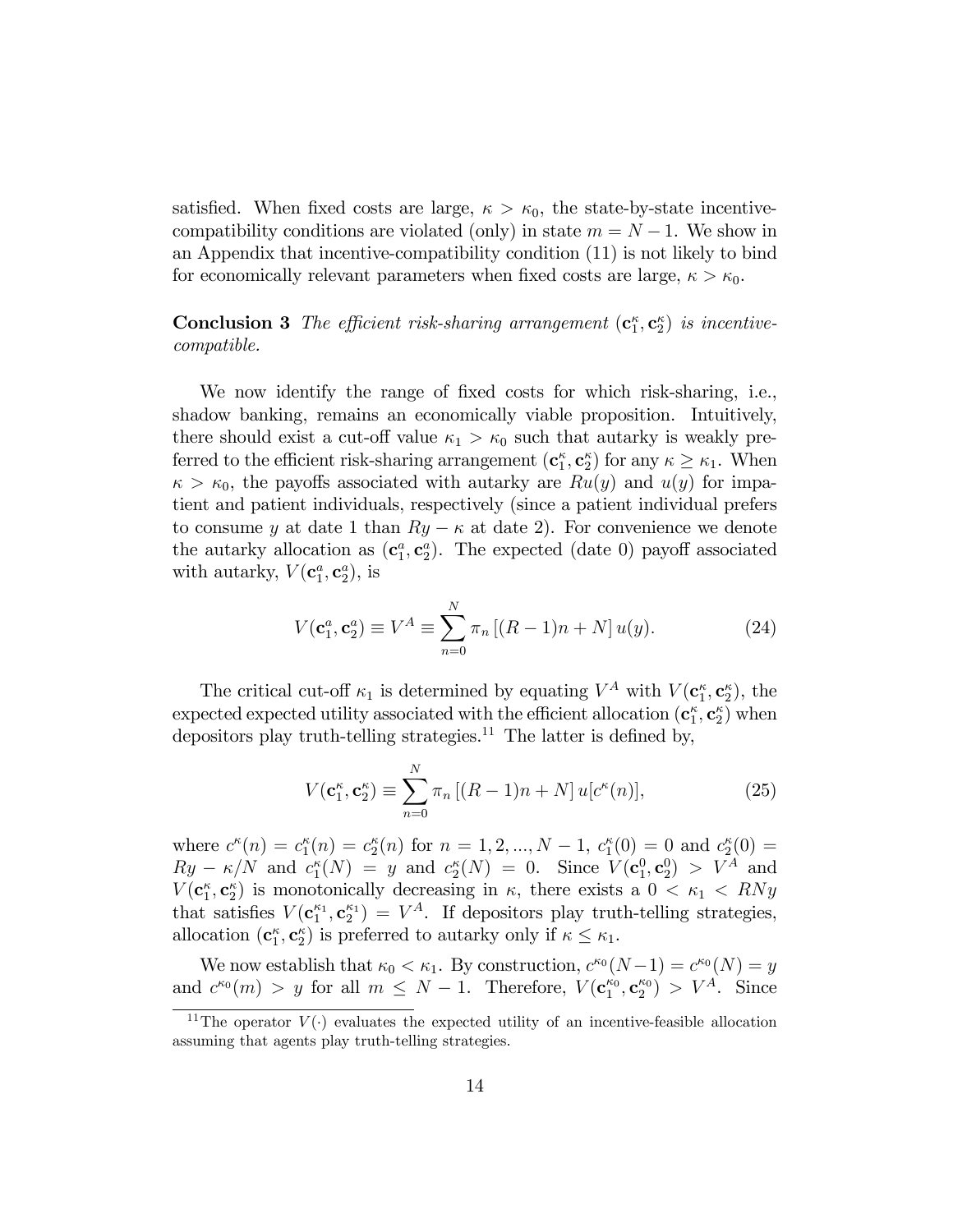$V(\mathbf{c}_1^{\kappa}, \mathbf{c}_2^{\kappa})$  is strictly decreasing in  $\kappa$  and  $V(\mathbf{c}_1^{\kappa_1}, \mathbf{c}_2^{\kappa_1}) = V^A$ , it follows that  $\kappa_0 < \kappa_1$ . In what follows, we restrict attention to fixed costs less than  $\kappa_1$ since  $\kappa > \kappa_1$  implies that autarky is the equilibrium outcome.

**Conclusion 4** The efficient risk-sharing allocation  $(c_1^{\kappa}, c_2^{\kappa})$  is strictly preferred to autarky for any fixed cost  $\kappa < \kappa_1$ , where  $\kappa_0 < \kappa_1 < RNy$  satisfies  $V(\mathbf{c}_{1}^{\kappa_1}, \mathbf{c}_{2}^{\kappa_1}) = V^A.$ 

To this point, we have demonstrated that the efficient risk-sharing arrangement delivers gains to trade and is incentive-compatible for all fixed costs in the range  $0 \leq \kappa < \kappa_1$ . Next, we check the stability properties of the allocation. As it turns out, some of the work has already been done in this regard. In particular, since  $c_1^{\kappa}(N) = y$  for all  $\kappa$ ,  $c_2^{\kappa_0}(N-1) = y$  by condition (22) and  $c_2^{\kappa}(N-1)$  is decreasing in  $\kappa$ , it follows that  $c_2^{\kappa}(N-1) \geq c_1^{\kappa}(N)$  for all  $\kappa \leq \kappa_0$ and that  $c_2^{\kappa}(N-1) < c_1^{\kappa}(N)$  for all  $\kappa > \kappa_0$ . These conditions correspond to the run-proof (14) and run-prone (13) conditions, respectively. Hence,

**Conclusion 5** When fixed costs are small,  $0 \leq \kappa \leq \kappa_0$ , the efficient risksharing allocation  $(c_1^{\kappa}, c_2^{\kappa})$  is run-proof. When fixed costs are large,  $\kappa_0 < \kappa \leq$  $\kappa_1$ , the efficient risk-sharing allocation  $(\mathbf{c}_1^{\kappa}, \mathbf{c}_2^{\kappa})$  is run-prone.

#### 3.2 Can a run-prone bank attract depositors?

Diamond and Dybvig (1983, pp. 409-410) suggest that investors may be willing to fund run-prone banks if run risk is sufficiently small because the risk-sharing services delivered in the non-run event dominates what is available in autarky (direct investing). They go on to suggest that this explains why such arrangements are used in spite of the danger of runs. The same rationale applies in our analysis if we assume depositors must choose between a run-prone arrangement and autarky.

In what follows, we adopt the "sunspot" equilibrium concept described in Peck and Shell (2003) and also alluded to in Diamond and Dybvig (1983, pg. 410). That is, assume there exists an extrinsic event—a "sunspot"—that is observed by all depositors with some probability  $\theta$ . A sunspot is a theoretical device that coordinates depositors' beliefs about how all other depositors are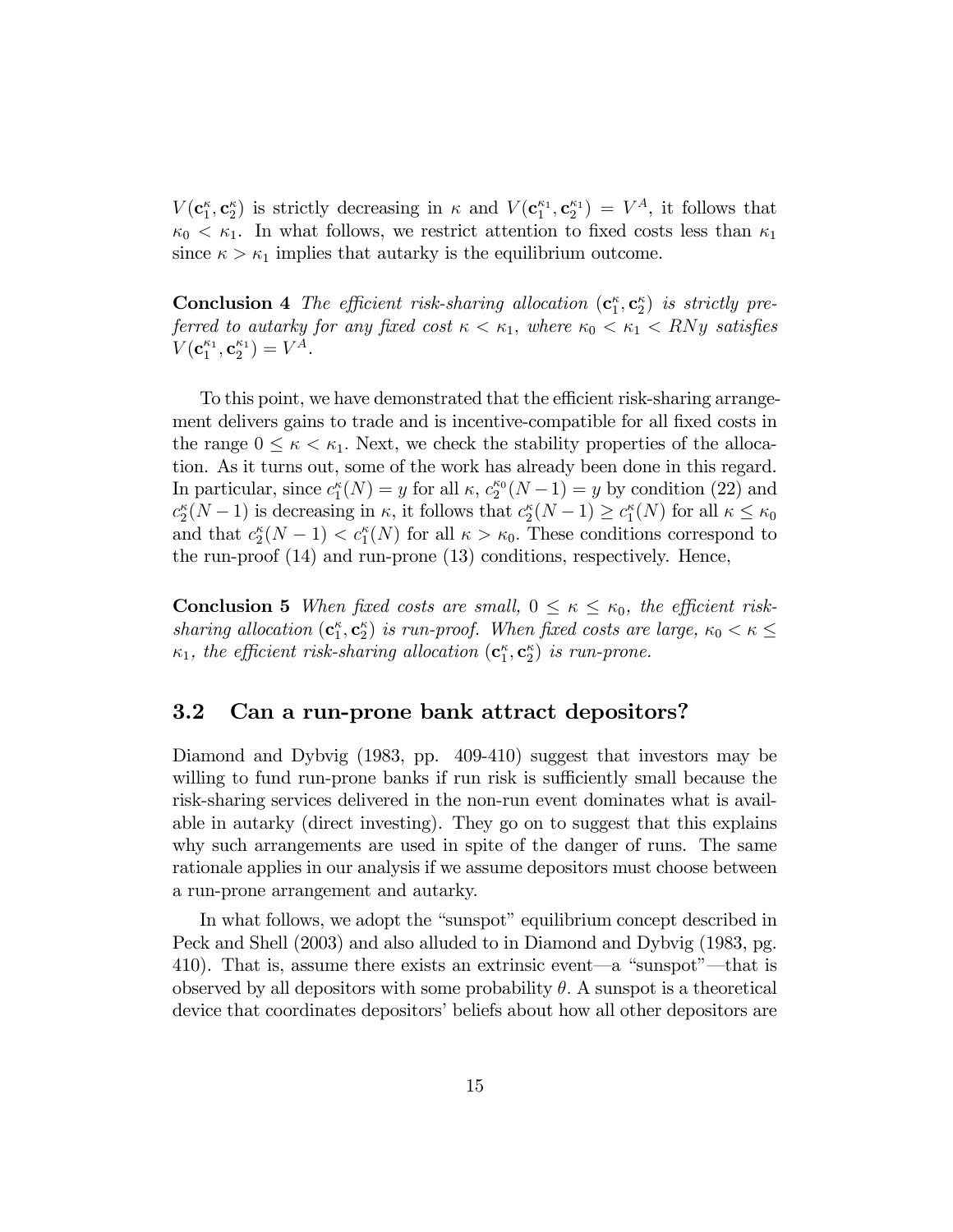expected to behave in the withdrawal game.<sup>12</sup> The sunspot, if it occurs, is observed after individuals deposit their endowments but before they learn their types.

A sunspot equilibrium is characterized by an incentive-feasible allocation  $(c_1, c_2)$ , a probability  $\theta$ , and a set of strategy profiles contingent on the occurrence of the sunspot, with the following properties. When the sunspot is not observed, each depositor believes that the other  $N-1$  depositors play truthfully: since  $(c_1, c_2)$  is incentive-compatible, in equilibrium, impatient depositors visit the bank at date 1 and patient depositors at date 2. When the sunspot is observed, each depositor believes that the other  $N-1$  depositors will visit the bank period 1. If allocation  $(c_1, c_2)$  is characterized by  $c_2^{\kappa}(N 1) < c_1^{\kappa}(N) = y$ , then, in equilibrium, depositors will play run strategies.

Let  $W(\mathbf{c}_1^{\kappa}, \mathbf{c}_2^{\kappa}; \theta)$  denote the expected utility associated with allocation  $(c_1^{\kappa}, c_2^{\kappa})$  when depositors play the sunspot strategies just described, i.e.,

$$
W(\mathbf{c}_1^{\kappa}, \mathbf{c}_2^{\kappa}; \theta) \equiv (1 - \theta)V(\mathbf{c}_1^{\kappa}, \mathbf{c}_2^{\kappa}) + \theta V^A. \tag{26}
$$

Notice that allocation  $(c_1^{\kappa}, c_2^{\kappa})$  generates an expected utility that is higher than the autarkic allocation  $(c_1^a, c_2^a)$  since  $W(c_1^{\kappa}, c_2^{\kappa}; \theta) > V^A$  for all  $\theta < 1$  with  $W(\mathbf{c}_1^{\kappa}, \mathbf{c}_2^{\kappa}, 1) = V^{A}$ .<sup>13</sup> It follows that the efficient risk-sharing arrangement will attract depositors *regardless run risk* because, in this environment at least, the most pain a run can inflict on depositors is the autarkic outcome.

**Conclusion 6** The efficient risk-sharing arrangement  $(c_1^{\kappa}, c_2^{\kappa})$  will attract depositors even if the allocation is run-prone, independent of the perceived probability of a run.

The discussion above is predicated on the assumption that depositors can only choose between the efficient risk-sharing arrangement and autarky.

<sup>&</sup>lt;sup>12</sup>There is nothing here that fundamentally determines the value of  $\theta$ . It may or may not correspond to the actual probability of observing the sunspot. We interpret  $\theta$  as indexing the cultural propensity of a society—depositors in this case—to lose faith in their fellow citizens. That is,  $1 - \theta$  measures the degree to which a community is confident that each will "do the right thing" when the time comes.

<sup>&</sup>lt;sup>13</sup>This result is in contrast to Peck and Shell (2003), where in their model if  $\theta$  is sufficiently large individuals strictly prefer autarky. This is because their model assumes sequential service, which implies that the expected utility associated with playing the run equilibrium is strictly less than autarky.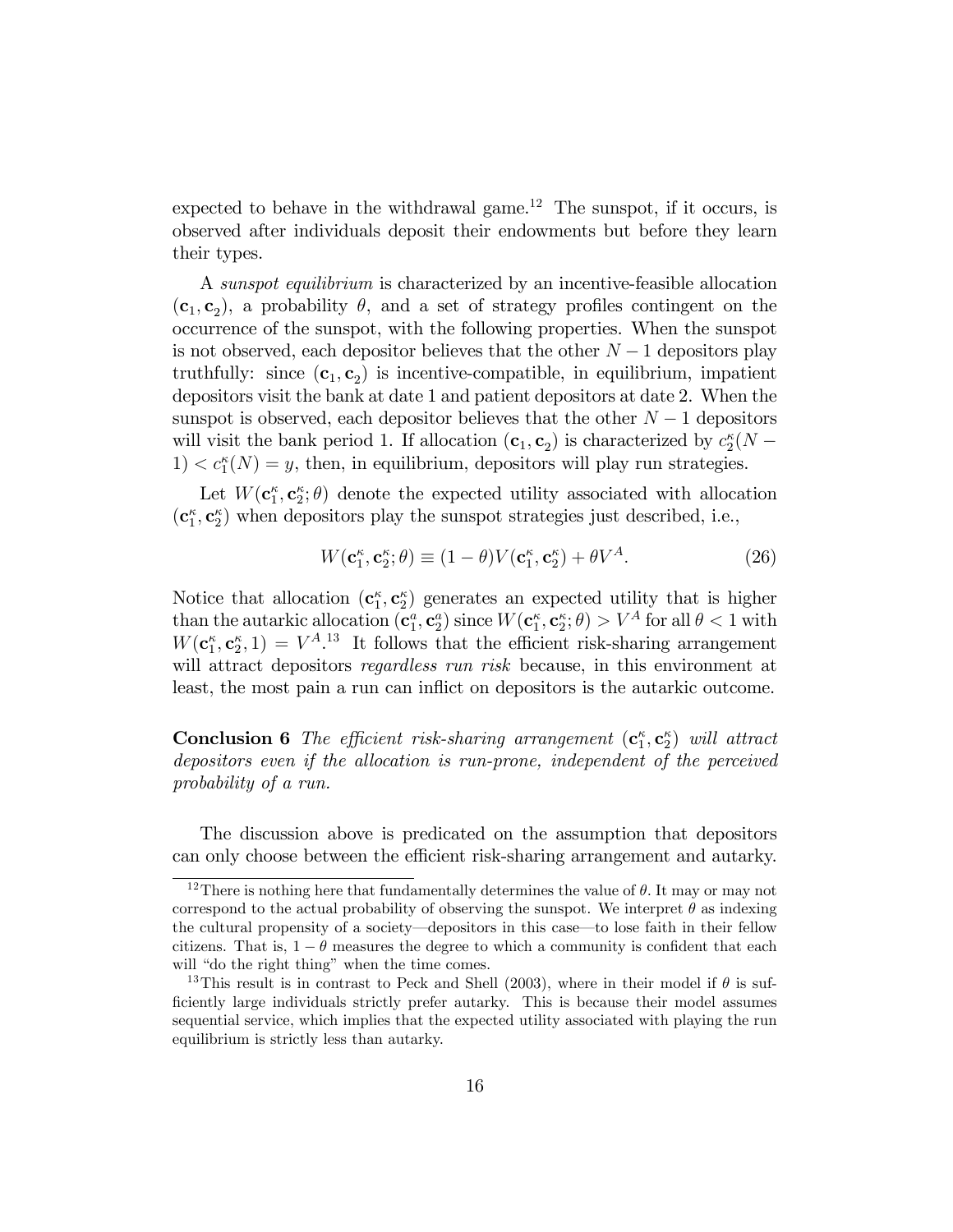There is, in fact, another possibility to consider. In particular, for fixed costs in the range  $\kappa_0 < \kappa \leq \kappa_1$ , it is feasible to construct a run-proof allocation at the expense of some risk-sharing. In what follows, we interpret such an allocation as arising from a regulatory intervention designed to render the shadow bank sector more stable.

#### 3.3 Run-proof shadow banks

The best run-proof risk-sharing arrangement is an allocation that maximizes (2) subject to (3), (11), (14) and (15). The solution to this problem,  $(\hat{\mathbf{c}}_1^{\kappa}, \hat{\mathbf{c}}_2^{\kappa})$ , is given by  $\{\hat{c}_1^{\kappa}(m), \hat{c}_2^{\kappa}(m)\} = \{c_1^{\kappa}(m), c_2^{\kappa}(m)\}\$ for all  $m \neq N - 1$  and

$$
\begin{aligned}\n\hat{c}_1^{\kappa}(N-1) &= \frac{RNy - \kappa - y}{R(N-1)} < y \\
\hat{c}_2^{\kappa}(N-1) &= y.\n\end{aligned} \tag{27}
$$

The allocation in state  $m = N - 1$ , given by (27), penalizes those who wish to withdraw funds early. As such, it can be thought of as a "liquidity fee," equal to  $y - (RNy - \kappa - y)/[R(N - 1)]$ , similar to what prime institutional funds are now permitted to apply at the discretion of fund managers. If the application of the liquidity fee is credible (something that may need to rely on legislation, rather than the discretion of management), then it ensures that sufficient resources will be made available for those not in dire need of liquidity. Notice that allocation  $(\hat{\mathbf{c}}_1^{\kappa}, \hat{\mathbf{c}}_2^{\kappa})$  is characterized by  $\hat{c}_2^{\kappa}(m) \geq \hat{c}_1^{\kappa}(m+1)$ for all  $n \leq N - 1$ , which implies that it is a dominant strategy for patient depositors to visit the bank at date 2. This property, in turn, implies that allocation  $(\hat{\mathbf{c}}_1^{\kappa}, \hat{\mathbf{c}}_2^{\kappa})$  can be implemented as a unique equilibrium.

There remains the question of whether such an intervention might actually improve depositor welfare. To explore this possibility, let  $V(\hat{\mathbf{c}}_1^{\kappa}, \hat{\mathbf{c}}_2^{\kappa})$  denote the expected utility payoff associated with the allocation  $(\hat{\mathbf{c}}_1^{\kappa}, \hat{\mathbf{c}}_2^{\kappa})$  when depositors play truthtelling strategies, where

$$
V(\hat{\mathbf{c}}_1^{\kappa}, \hat{\mathbf{c}}_2^{\kappa}) \equiv \sum_{n=0}^{N-2} \pi_n \left[ (R-1)n + N \right] u[c^{\kappa}(n)] \tag{28}
$$

$$
+ \pi_{N-1} \{ (N-1)Ru \left[ \hat{c}_1^{\kappa}(N-1) \right] + u(y) \} + \pi_N N R u(y).
$$

Since allocation  $(\hat{\mathbf{c}}_1^{\kappa}, \hat{\mathbf{c}}_2^{\kappa})$  departs from optimal risk-sharing in state  $n = N - 1$ only, we necessarily have: (i)  $W(\mathbf{c}_1^{\kappa_1}, \mathbf{c}_2^{\kappa_1}; \theta) = V^A > V(\mathbf{\hat{c}}_1^{\kappa_1}, \mathbf{\hat{c}}_2^{\kappa_1})$  and (ii)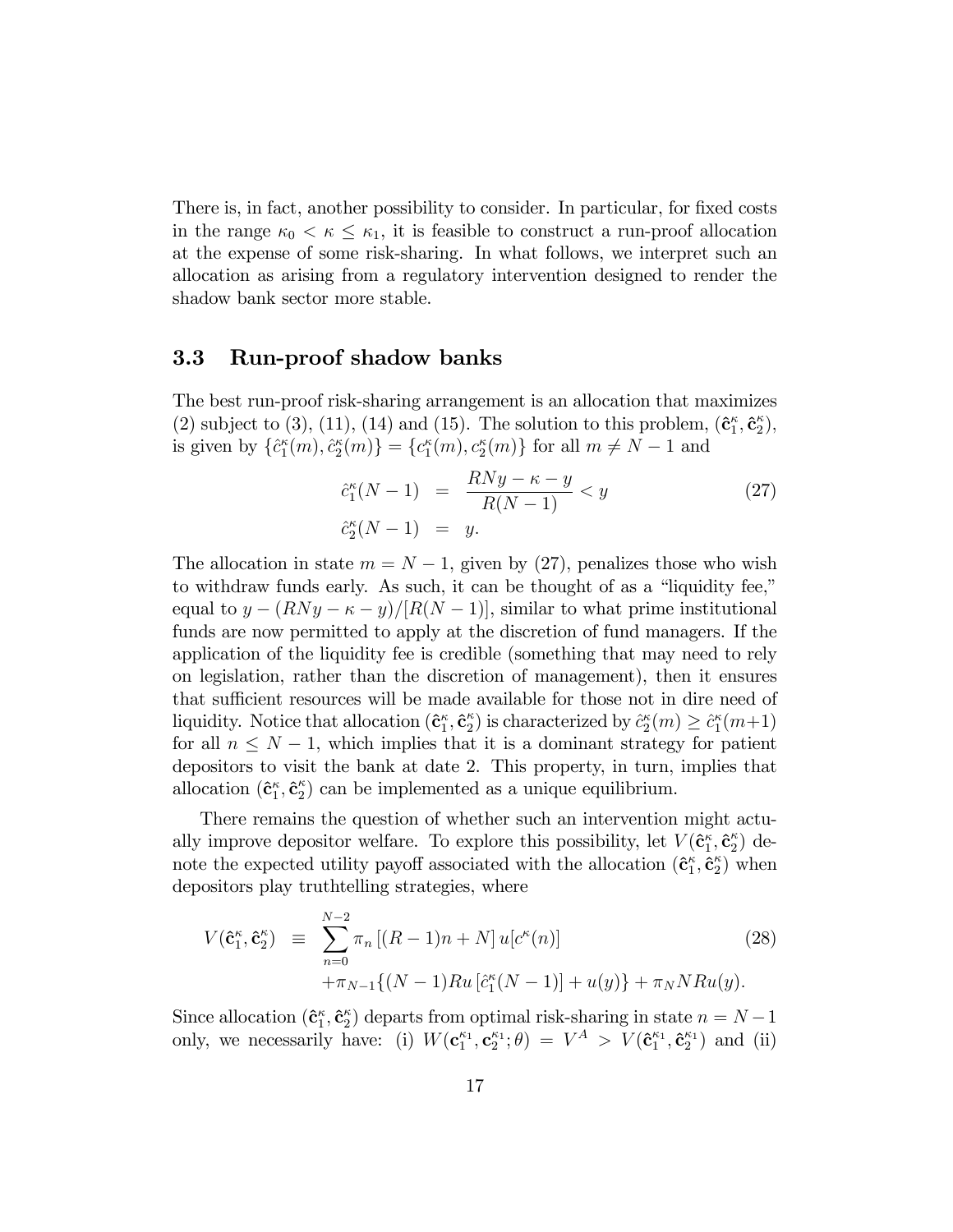$V(\hat{\mathbf{c}}_1^{\kappa_0}, \hat{\mathbf{c}}_2^{\kappa_0}) = V(\mathbf{c}_1^{\kappa_0}, \mathbf{c}_2^{\kappa_0}) > V^A$  since, by construction,  $(\hat{\mathbf{c}}_1^{\kappa_0}, \hat{\mathbf{c}}_2^{\kappa_0}) = (\mathbf{c}_1^{\kappa_0}, \mathbf{c}_2^{\kappa_0}).$ Because  $V(\hat{\mathbf{c}}_1^{\kappa},\hat{\mathbf{c}}_2^{\kappa})$  is decreasing in  $\kappa$ , there exists a fixed cost  $\hat{\kappa}$  that satisfies  $V(\hat{\mathbf{c}}_1^{\hat{\kappa}}, \hat{\mathbf{c}}_2^{\hat{\kappa}}) = V^A$ , where  $\kappa_0 < \hat{\kappa} < \kappa_1$ . It follows that for  $\kappa \in (\kappa_0, \hat{\kappa})$ , we have  $V(\mathbf{\hat{c}}_1^{\kappa}, \mathbf{\hat{c}}_2^{\kappa}) > V^A$  and for  $\kappa \in (\hat{\kappa}, \kappa_1)$ , we have  $V(\mathbf{\hat{c}}_1^{\kappa}, \mathbf{\hat{c}}_2^{\kappa}) < V^A$ . The best run-proof allocation therefore delivers expected utility  $V^{RP}$  =  $\max\{V(\hat{\mathbf{c}}_1^{\kappa}, \hat{\mathbf{c}}_2^{\kappa}), V^A\},\$  where the best allocation is  $(\hat{\mathbf{c}}_1^{\kappa}, \hat{\mathbf{c}}_2^{\kappa})$  when  $\kappa \in (\kappa_0, \hat{\kappa}]$ and  $(\mathbf{c}_1^a, \mathbf{c}_2^a)$  when  $\kappa \in (\hat{\kappa}, \kappa_1)$ .

**Conclusion 7** The best run-proof risk-sharing arrangement  $(\hat{\mathbf{c}}_1^{\kappa}, \hat{\mathbf{c}}_2^{\kappa})$  is preferred to autarky for fixed costs in the range  $\kappa_0 < \kappa \leq \hat{\kappa}$ , and is autarkic for fixed costs  $\hat{\kappa} < \kappa \leq \kappa_1$ , where  $\hat{\kappa}$  solves  $V(\hat{\mathbf{c}}_1^{\hat{\kappa}}, \hat{\mathbf{c}}_2^{\hat{\kappa}}) = V^A$ .

The result above implies that the intervention harms depositor welfare if fixed costs are in the range  $\hat{\kappa} < \kappa \leq \kappa_1$ . This is because first, the best runproof allocation is autarkic in this range of Öxed costs and second, run-prone allocations generically dominate autarky. However, for fixed costs less than  $\hat{\kappa}$ , the run-proof allocation does offer a considerable degree of risk-sharing together with the benefit of ensured stability. It is therefore possible that the intervention improves welfare over some regions of the parameter space. We now demonstrate that this is indeed the case.

Consider now fixed cost is in range  $\kappa \in (\kappa_0, \hat{\kappa}]$ . Then we know  $V^{RP} =$  $V(\hat{\mathbf{c}}_1^{\kappa}, \hat{\mathbf{c}}_2^{\kappa}) > V^A$ , which implies that the best run-proof allocation  $(\hat{\mathbf{c}}_1^{\kappa}, \hat{\mathbf{c}}_2^{\kappa})$  is preferred to autarky. Since  $W(\hat{\mathbf{c}}_1^{\kappa}, \hat{\mathbf{c}}_2^{\kappa}; \theta)$  is strictly decreasing in  $\theta$  and since  $W(\hat{\mathbf{c}}_1^{\kappa}, \hat{\mathbf{c}}_2^{\kappa};0) > V(\hat{\mathbf{c}}_1^{\kappa}, \hat{\mathbf{c}}_2^{\kappa}) > W(\hat{\mathbf{c}}_1^{\kappa}, \hat{\mathbf{c}}_2^{\kappa};1) = V^A$ , there exists a critical probability  $\hat{\theta}(\kappa)$  such that  $W(\hat{\mathbf{c}}_1^{\kappa},\hat{\mathbf{c}}_2^{\kappa};\hat{\theta}(\kappa)] = V(\hat{\mathbf{c}}_1^{\kappa},\hat{\mathbf{c}}_2^{\kappa})$ . If the probability of a run is less than this critical value,  $\theta < \hat{\theta}(\kappa)$ , then  $W(\hat{\mathbf{c}}_1^{\kappa}, \hat{\mathbf{c}}_2^{\kappa}; \theta) > V(\hat{\mathbf{c}}_1^{\kappa}, \hat{\mathbf{c}}_2^{\kappa})$ . In this situation, depositors prefer the run-prone allocation, so that the intervention reduces welfare. However, if the probability of a run is higher than the critical cutoff value,  $\theta > \hat{\theta}(\kappa)$ , then  $W(\hat{\mathbf{c}}_1^{\kappa}, \hat{\mathbf{c}}_2^{\kappa}; \theta) < V(\hat{\mathbf{c}}_1^{\kappa}, \hat{\mathbf{c}}_2^{\kappa})$ . In this situation, the intervention resulting in the run-proof allocation  $(\hat{\mathbf{c}}_1^{\kappa}, \hat{\mathbf{c}}_2^{\kappa})$  improves depositor welfare.<sup>14</sup>

Conclusion 8 A run-proof shadow bank improves depositor welfare for run risks  $\theta$  and fixed costs  $\kappa$  satisfying  $\kappa_0 < \kappa < \hat{\kappa}$  and  $\theta > \hat{\theta}(\kappa)$ , where  $\hat{\theta}(\kappa)$ 

<sup>14</sup>We have chosen to label this situation as a government intervention but, of course, it may also be an arrangement that emerges voluntarily from within the shadow bank. Either way, what is important is the efficient contractual form and not on its source (i.e., whether the regulatory protocols emerge from within or from without the organization).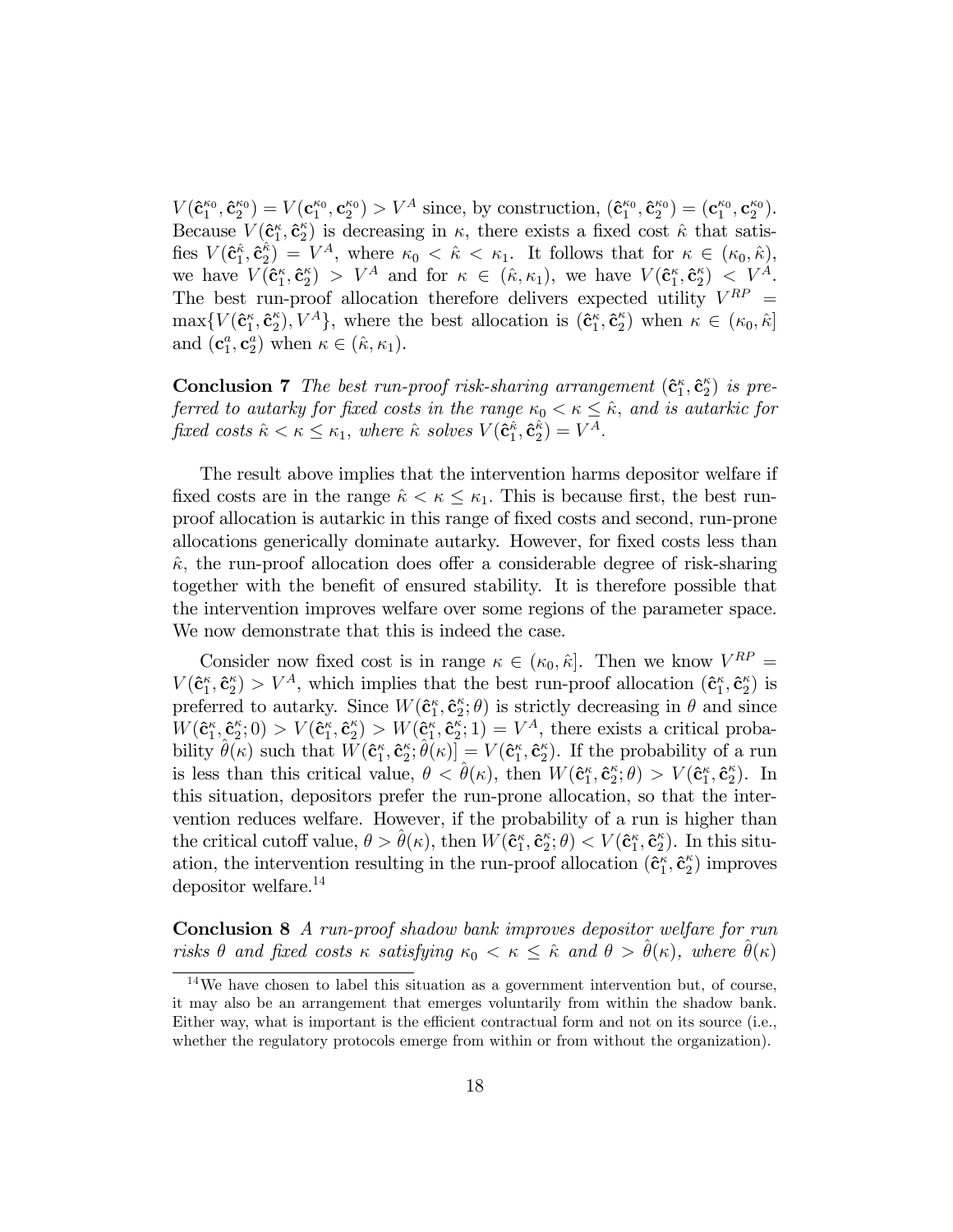satisfies  $W(\mathbf{\hat{c}}_1^{\kappa}, \mathbf{\hat{c}}_2^{\kappa}; \hat{\theta}(\kappa)] = V(\mathbf{\hat{c}}_1^{\kappa}, \mathbf{\hat{c}}_2^{\kappa}).$  For any  $\kappa$  in this range, a run-proof shadow bank lowers depositor welfare if the run risk is sufficiently small,  $\theta < \theta(\kappa).$ 

Let us examine the properties of  $\hat{\theta}(\kappa)$ , which is defined by  $W(\mathbf{\hat{c}}_1^{\kappa}, \mathbf{\hat{c}}_2^{\kappa}; \hat{\theta}(\kappa)] =$  $V(\mathbf{\hat{c}}_1^{\kappa}, \mathbf{\hat{c}}_2^{\kappa})$  or

$$
[1 - \hat{\theta}(\kappa)]V(\hat{\mathbf{c}}_1^{\kappa}, \hat{\mathbf{c}}_2^{\kappa}) + \hat{\theta}V^A = W[\hat{\mathbf{c}}_1^{\kappa}, \hat{\mathbf{c}}_2^{\kappa}; \hat{\theta}(\kappa)] \tag{29}
$$

over the range  $\kappa \in [\kappa_0, \hat{\kappa}]$ . Using (29), we can solve explicitly for this critical value,

$$
\hat{\theta}(\kappa) = \frac{V(\hat{\mathbf{c}}_1^{\kappa}, \hat{\mathbf{c}}_2^{\kappa}) - W[\hat{\mathbf{c}}_1^{\kappa}, \hat{\mathbf{c}}_2^{\kappa}; \hat{\theta}(\kappa)]}{V(\hat{\mathbf{c}}_1^{\kappa}, \hat{\mathbf{c}}_2^{\kappa}) - V^A}
$$
(30)

It is straightforward to show that  $\hat{\theta}(\kappa)$  is increasing in  $\kappa$  when  $\kappa \in [\kappa_0, \hat{\kappa}).$ In other words, as the fixed cost is increased over the range  $\kappa \in [\kappa_0, \hat{\kappa}],$ the perceived run risk has an ever-higher hurdle to clear before run-proofing the risk-sharing arrangement improves depositor welfare. As we established earlier, for fixed costs beyond  $\hat{\kappa}$ , run-proofing the risk-sharing arrangement reduces depositor welfare for any  $\theta < 1$ .

### 3.4 Endogenous complacency

Suppose that a society is characterized by a "true"  $\theta$  but that the true value is unknown. Suppose further that the economy described above is repeated over time,  $t = 0, 1, 2, \ldots$ . People enter into the initial period with a prior believe of the value of  $\theta$ , say,  $\theta_0$ . Let  $s_t \in \{0, 1\}$  denote the sunspot variable observed at date t, where  $s_t = 1$  indicates that a sunspot appeared. Then it is reasonable to expect people to form posterior beliefs that depend on the history of sunspot realizations together with their initial belief, i.e.,

$$
\theta_t = \Pr\left[\theta \mid s_{t-1}, s_{t-2}, \dots s_1, \theta_0\right] \tag{31}
$$

In case that  $\theta$  does not change over time (unlikely), and that prior beliefs are passed on to future generations in a perfect manner (unlikely), then society can reasonably be expected to learn of the true propensity to run over a sufficiently long period of time. If the true  $\theta$  is close to zero, even in this optimistic scenario, learning could take a very long time.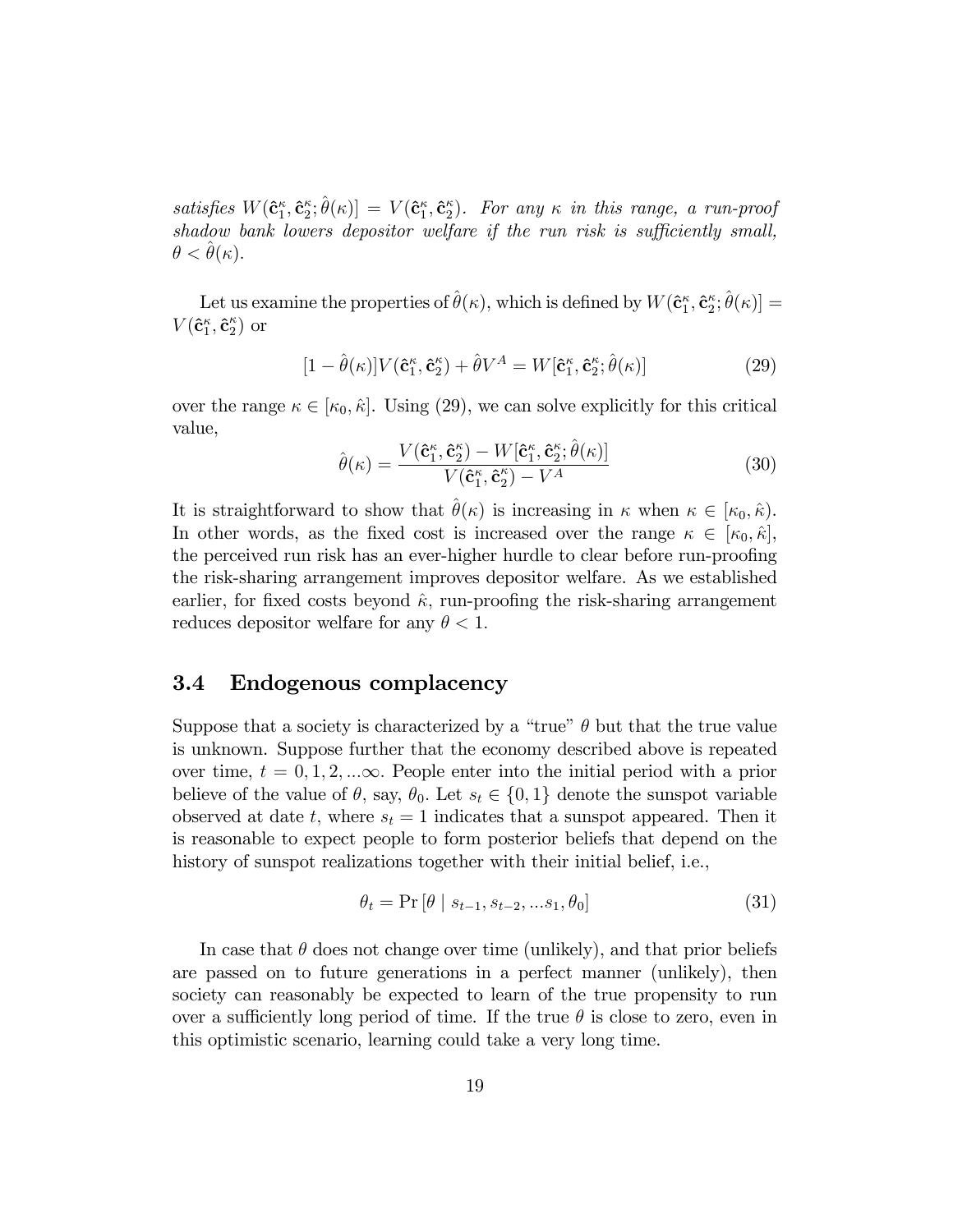The choice of the best allocation described above now takes place with  $\theta_t$  replacing  $\theta$ . Imagine a scenario at some date t in which  $\kappa_0 < \kappa \leq \hat{\kappa}$  and  $\theta_t > \theta(\kappa)$ , which is a parameter configuration where depositors are made better off by choosing the efficient risk-sharing run-proof arrangement,  $(\hat{\mathbf{c}}_1^{\kappa}, \hat{\mathbf{c}}_2^{\kappa})$ . Next, imagine that depositors do not observe sunspots for several subsequent periods. Under any reasonable learning protocol, the posterior belief  $\theta_t$  will decline over time. After a sufficient period of tranquility, it is possible that  $\theta_t$  falls below the threshold  $\theta(\kappa)$ . At that time depositors will lobby to have the onerous regulation relaxed. If successful, the run-proof shadow bank becomes run-prone, as run risk is perceived to be sufficiently small. If and when a sunspot with its associated run is actually observed,  $\theta_t$  may very well jump back over the threshold  $\theta(\kappa)$ , leading to calls for stricter regulation.

### 4 Central bank liquidity provision

As already mentioned, the intervention we described above resembles a voluntary/mandatory liquidity fee and NAV pricing stipulations similar to what is presently imposed on institutional money market funds. As we also mentioned in the introduction, these provisions seemed insufficient to stem the growing financial panic associated with COVID-19 pandemic. In March of 2020, the U.S. Federal Reserve intervened to restore calm.

To think about how a central bank might be modeled in this economy, we step beyond the "closed" system studied above and introduce another actor into the model that we interpret as a central bank or treasury. The central bank is endowed with resources that can be used to provide "liquidity" to the shadow bank at date 1. The way this is done is via a repo contract with the shadow bank. For simplicity, we assume that the value of the repo contract to the central bank is zero. Therefore, a repo contract specifies that the central bank exchanges  $x$  units of output at date 1 for a claim on the shadow bank's output at date 2 of equal value,  $x$ . The contract is unwound at date 2 when the shadow bank repurchases its claim for  $x$  units of output.

The resources the central bank brings to the financial market can potentially help shadow banks manage risk over all possible states of the world. But here, we assume, realistically, that the central bank's only goal is to prevent banks runs with the minimal "footprint" possible. Specifically, subject to eliminating fragility, the central bank minimizes both the number of states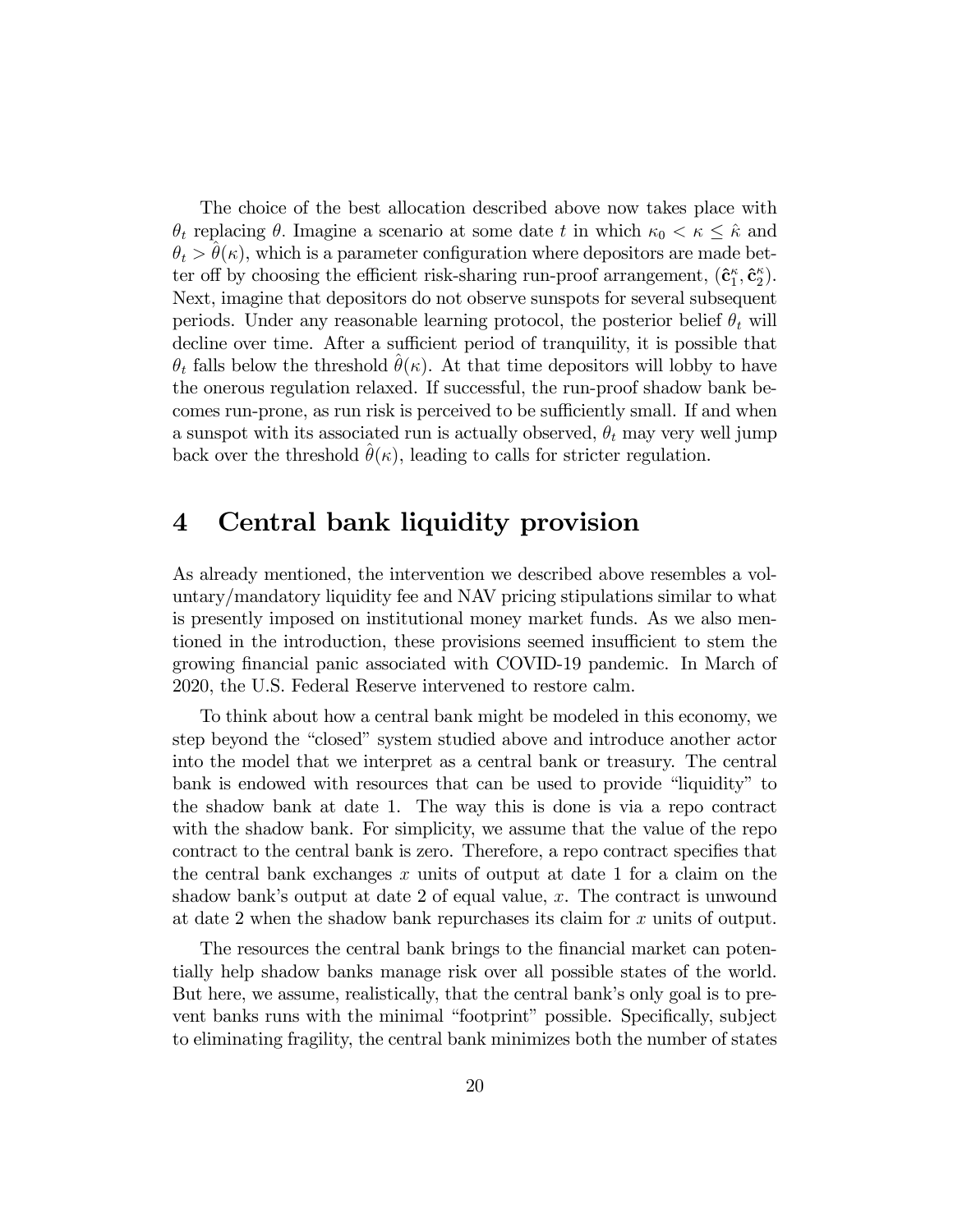$m$  it provides liquidity support to the shadow bank and the level of liquidity provision  $x_m$ .

As a result, the central bank never intervenes when the shadow bank is run-proof. In our model, the shadow bank is run-proof if: (i) the fixed cost  $\kappa$  is less than the critical value  $\kappa_0$ ; or (ii)  $\kappa_0 < \kappa < \hat{\kappa}$  and the equilibrium is characterized by the run-proof allocation  $(\hat{\mathbf{c}}_1^{\kappa}, \hat{\mathbf{c}}_2^{\kappa})$ . Regarding (ii), the equilibrium allocation is  $(\hat{\mathbf{c}}_1^{\kappa}, \hat{\mathbf{c}}_2^{\kappa})$  whenever the probability of a sunspot  $\theta$  is less than  $\theta(\kappa)$ . If conditions (i) or (ii) are not met, then the equilibrium in the absence of central bank intervention or regulation—is characterized by the run-prone allocation  $(c_1^{\kappa}, c_2^{\kappa})$ . This allocation is run-prone because  $c_2^{\kappa}(N-1) < y.$ 

When the equilibrium is characterized by allocation  $(c_1^{\kappa}, c_2^{\kappa})$ , the shadow bank does not offer the run-proof allocation  $(\hat{\mathbf{c}}_1^{\kappa}, \hat{\mathbf{c}}_2^{\kappa})$  because the expected utility associated with it,  $V(\hat{\mathbf{c}}_1^{\kappa}, \hat{\mathbf{c}}_2^{\kappa})$ , is less than the payoff associated with the run-prone allocation,  $W(\mathbf{c}_1^{\kappa}, \mathbf{c}_2^{\kappa}; \theta)$ . The central bank may be able to eliminate shadow bank fragility by providing liquidity  $x_m \geq 0$  to the shadow bank when  $m$  depositors withdraw at date 1. Intuitively, the provision of liquidity may increase the expected utility associated with a run-proof contract to the point where it equals or exceeds that of the run-prone allocation. We now investigate this possibility.

An allocation is run-proof if the payoff to the single depositor who visits the shadow bank at date 2 satisfies  $c_2(N-1) \geq y$ . Consider the best runproof allocation when the central bank provides liquidity  $x > 0$  if  $m = N - 1$ via a repo contract, with  $x = 0$  otherwise. Denote this allocation as  $(\tilde{\mathbf{c}}_1^{\kappa}, \tilde{\mathbf{c}}_2^{\kappa})$ and assume that  $[\tilde{c}_1^{\kappa}(m), \tilde{c}_2^{\kappa}(m)] = [c_1^{\kappa}(m), c_2^{\kappa}(m)]$  for all  $m \neq N - 1$ . To ensure that this allocation is run-proof, the date 1 investment must produce output at date 2 equal to at least  $y + x + \kappa$ . That is, depositors arriving at date 2 must be promised at least  $y$ , with  $x$  repaid to the central bank and  $\kappa$  to cover the fixed cost. The allocation for  $m = N - 1$  can determined as follows. Since the amount of resources that will be invested at date 1 equals  $Ny + x - (N - 1)\tilde{c}_1(N - 1)$ , to ensure that x is repaid, fixed cost  $\kappa$  is covered and that depositors arriving at date 2 receive  $y$ , it must be the case that  $R[Ny + x - (N-1)\tilde{c}_1^{\kappa}(N-1)] = y + x + \kappa$ . Hence we have

$$
\tilde{c}_{1}^{\kappa}(N-1) = \frac{RNy + (R-1)x - \kappa - y}{R(N-1)} \n\tilde{c}_{2}^{\kappa}(N-1) = y.
$$
\n(32)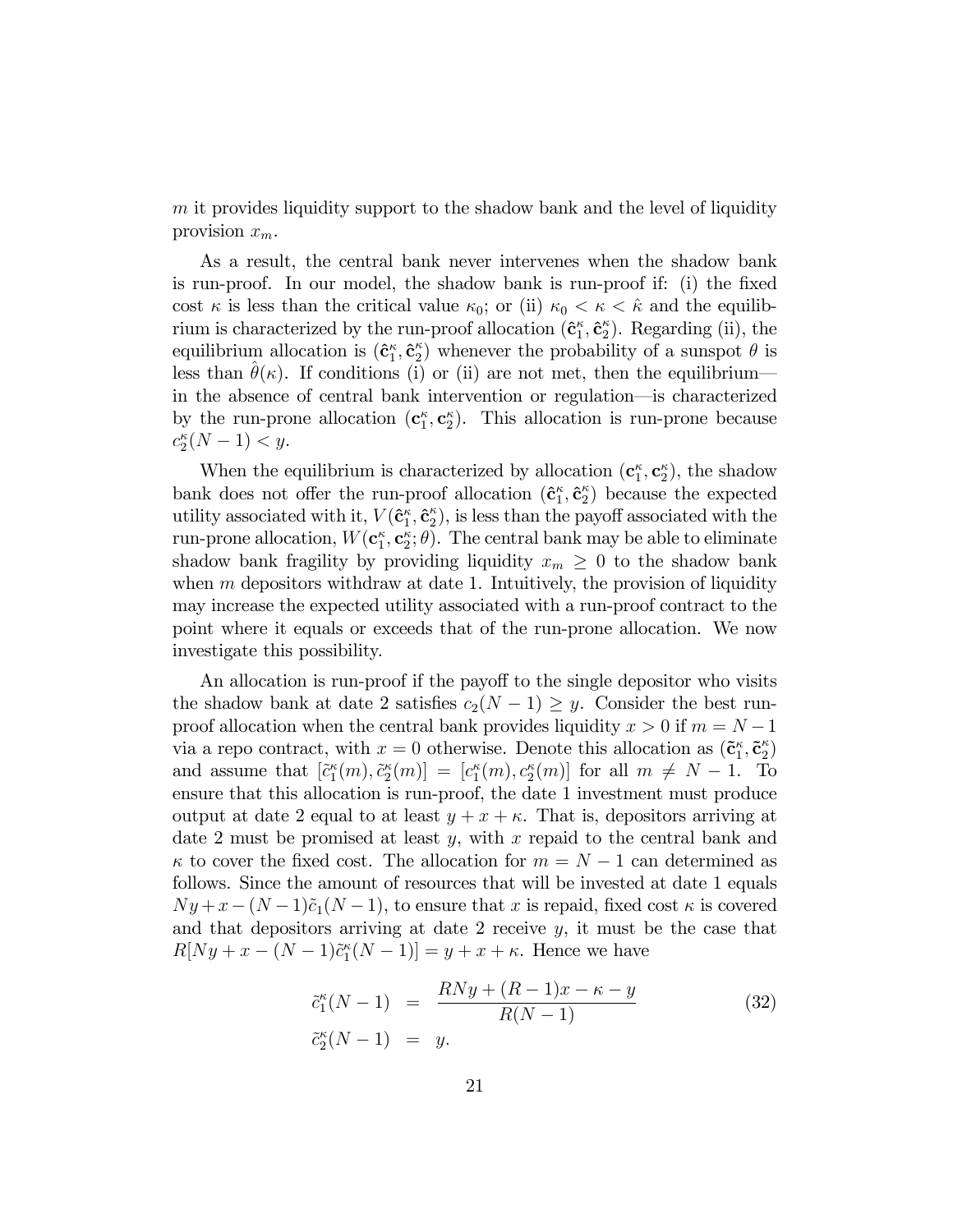Notice that the date 1 payoff  $\tilde{c}_1^{\kappa}(N-1)$  is strictly increasing in x and that if  $x = 0$ , then  $\tilde{c}_1^{\kappa}(N - 1) = \hat{c}_1^{\kappa}(N - 1)$ , i.e., compare (32) with (27).

Suppose the central bank chooses  $x$  so that the expected utility associated with the (run-proof) allocation  $(\tilde{\mathbf{c}}_1^{\kappa}, \tilde{\mathbf{c}}_2^{\kappa})$  equals the expected utility associated with run-prone allocation  $(c_1^{\kappa}, c_2^{\kappa})$ , i.e.,  $V(\tilde{c}_1^{\kappa}, \tilde{c}_2^{\kappa}) = W(c_1^{\kappa}, c_2^{\kappa}; \theta)$ .<sup>15</sup> Since: (i)  $V(\mathbf{\tilde{c}}_1^{\kappa}, \mathbf{\tilde{c}}_2^{\kappa}) = W(\mathbf{c}_1^{\kappa}, \mathbf{c}_2^{\kappa}; \theta);$  (ii)  $V(\mathbf{c}_1^{\kappa}, \mathbf{c}_2^{\kappa}) > V(\mathbf{c}_1^a, \mathbf{c}_2^a);$  (iii)  $[\tilde{c}_1^{\kappa}(m), \tilde{c}_2^{\kappa}(m)] =$  $[\hat{c}_1^{\kappa}(m), \hat{c}_2^{\kappa}(m)]$  for all  $m \neq N-1$ ; and (iv)  $\tilde{c}_2^{\kappa}(m) = y > \hat{c}_2^{\kappa}(m)$ , we necessarily have  $\tilde{c}_1^{\kappa}(N-1) < c_1^{\kappa}(N-1)$ . This latter result is important because it implies that allocation  $(\tilde{c}_1^{\kappa}, \tilde{c}_2^{\kappa})$  is state-by-state incentive-compatible. More specifically, since we constructed  $\tilde{c}_1^{\kappa}(N-1)$  to ensure that  $\tilde{c}_2^{\kappa}(N-1) = y$ , we have to check that  $\tilde{c}_2^k(N-2) > \tilde{c}_1^k(N-1)$ .<sup>16</sup> This inequality is valid since  $\tilde{c}_2^{\kappa}(N-2) = c_2^{\kappa}(N-2) > c_1^{\kappa}(N-1) > \tilde{c}_1^{\kappa}(N-1)$ . Hence, a footprintminimizing central bank can eliminate shadow bank fragility by providing liquidity  $x > 0$  only in state  $m = N - 1$ , where x is chosen to equate  $V(\mathbf{\tilde{c}}_1^{\kappa}, \mathbf{\tilde{c}}_2^{\kappa})$  with  $W(\mathbf{c}_1^{\kappa}, \mathbf{c}_2^{\kappa}; \theta)$ .

### 5 Summary and conclusion

While short-term debt provides creditors with the flexibility they desire, it exposes debtors to the possibility of runs. Diamond and Dybvig (1983) provide a theory that simultaneously explains the benefit of liquidity transformation and why banks are run-prone. The fundamental properties of the environment responsible for instability are private information and sequential service. While it is always possible to render risk-sharing arrangements run-proof, doing may come at a cost (Peck and Shell, 2003).

Our paper explores whether there are properties other than sequential service that may be responsible for banking instability. We were motivated by the fact that shadow banks in the wholesale sector often appear to display the fragility highlighted by Diamond and Dybvig (1983) but without the sequential service protocol characteristic of retail-level banking. We identified a heretofore neglected property of real-world organizations; namely, the existence of fixed costs of production. When fixed costs are present, a large

 $15$ The central bank intervention here is structured in a way to eliminate the possibility of a run without benefiting the shadow bank or its investors.

 $16By$  construction, all of the other states are state-by-state incentive-compatible.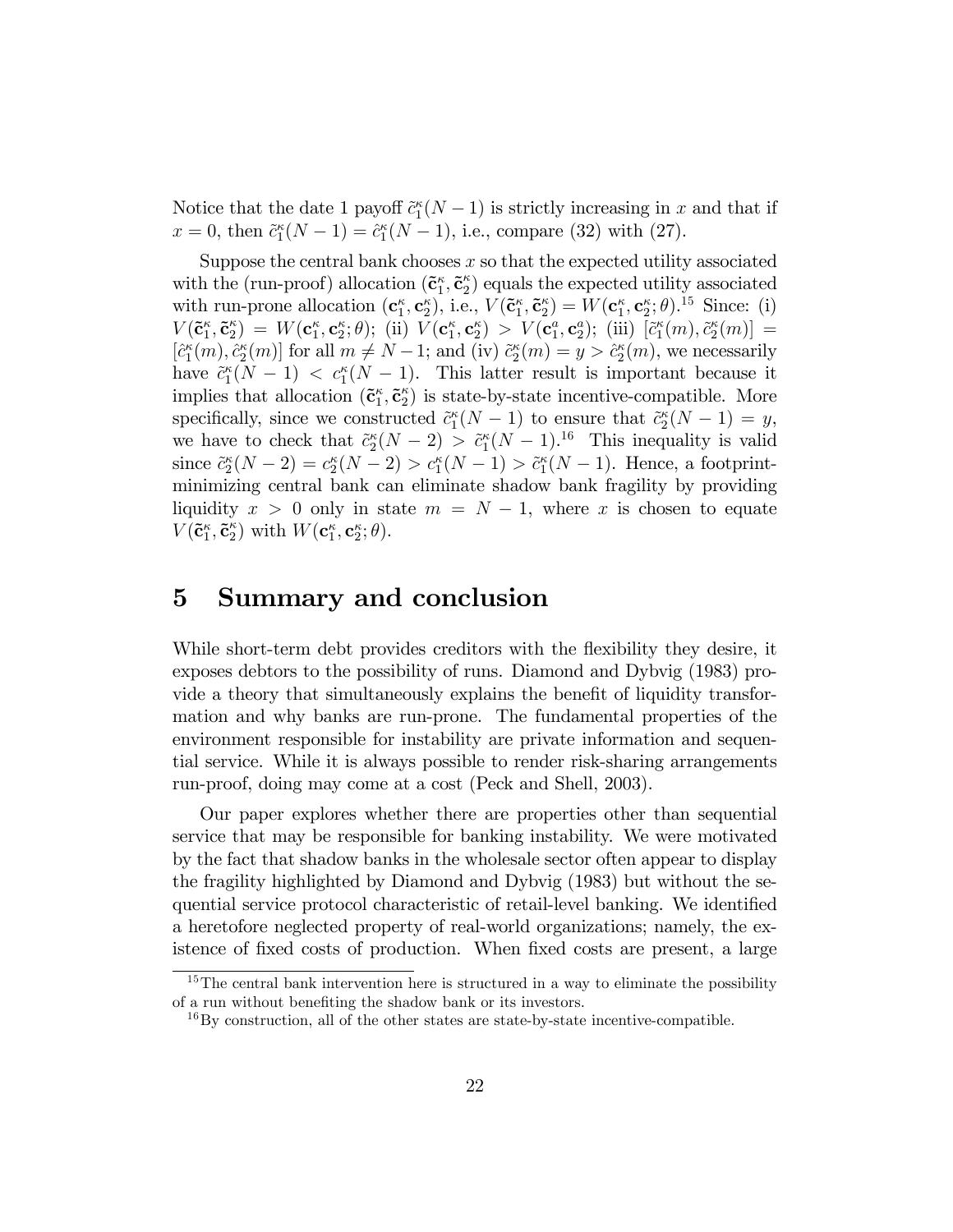contraction in the level of output increases unit costs of production and lowers the net return investors can expect on the underlying project. If a bankís asset portfolio consists of loans to organizations subject to fixed costs, then the use of short-term financing can be run-prone. If loans are called, production collapses, unit costs rise, and net returns decline. In this way, a collapse in investor confidence can become a self-fulfilling prophecy.<sup>17</sup>

We think our explanation of run-prone financial arrangements compares favorably to Diamond and Dybvig (1983) because in our model, unlike in theirs, a bank run leads to an actual deterioration in asset quality. As we already mentioned, the asset in Diamond and Dybvig (1983) and Peck and Shell (2003) could be interpreted as a U.S. Treasury security. The runs that occur in those models are largely about depositors scrambling for a share of an asset whose quality remains invariant to the volume of early redemptions.

Nevertheless, our theory is broadly consistent with the policy implications that emerge from Diamond and Dybvig (1983) and Peck and Shell (2003) and indeed, as we argued above, these implications could be extended to a broader set of intermediaries than commonly considered. Interventions that render run-prone Önancial arrangements run-proof may or may not be consistent with improving depositor welfare. As is often the case, it is difficult to make conclusive statements about the merits of any given intervention without knowing approximately where we are in the parameter space. It is also possible, as explained above, that our perceptions of where the economy is located in the parameter space evolves over time. In particular, our assessment of run risk may depend mostly on whether we experienced financial crisis in recent history. This latter possibility adds an additional complicating factor to an already difficult regulatory problem.

<sup>&</sup>lt;sup>17</sup>Although a scale economy assumption may in itself imply multiple equilibria in a game where ex ante individuals decide how much to deposit at the bank, as in Cooper and Corbae  $(2002)$ , this sort of multiple equilibrium/instability result is conceptually different from our withdrawal game. Multiple equilibria in our withdrawal game relies on typemisrepresentation after funds are deposited in the bank.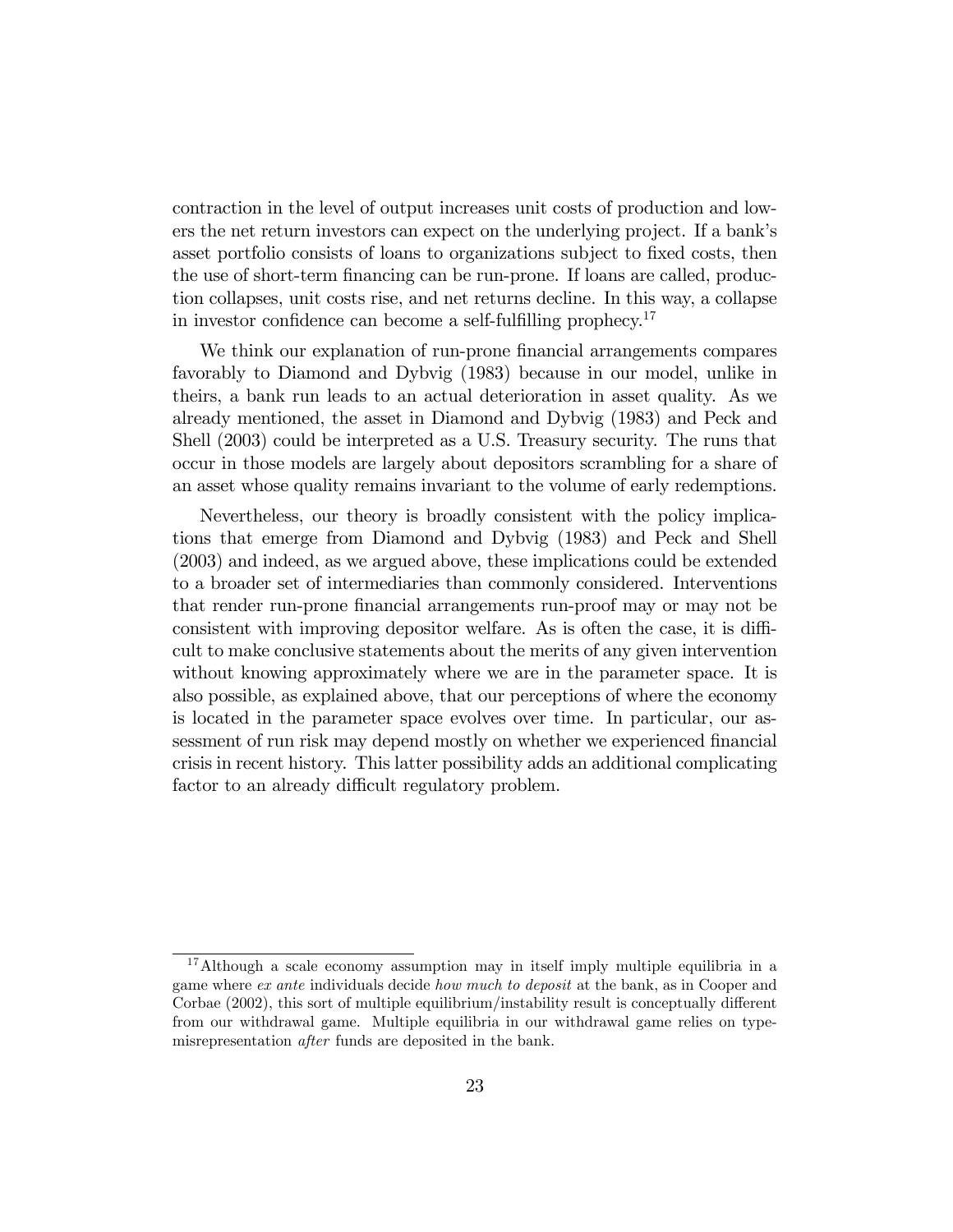### 6 References

- 1. Andolfatto, David and Nosal, Ed (2018). "Bank Runs without Sequential Service." Federal Reserve Bank of Atlanta, Working Paper 2018-6.
- 2. Andolfatto, David, Nosal, Ed and Bruno Sultanum (2017). "Preventing Bank Runs," *Theoretical Economics*,12: 1003-1028.
- 3. Bernanke, Ben S. (2009). "Opening Remarks: Reflections on a Year of Crisis,î Federal Reserve Bank of Kansas Cityís Annual Economic Symposium, Jackson Hole, Wyoming, August 21.
- 4. Cochrane, John (2014). "Toward a Run-free Financial System," in Across the Great Divide: New Perspectives on the Financial Crisis, Chapter 10, pp. 197-249, edited by Martin N. Baily and John B. Taylor, Hoover Institution Press, Stanford University, Stanford, California.
- 5. Cooper, Russell and Dean Corbae (2002). "Financial Collapse: A Lesson from the Great Depression," Journal of Economic Theory, 107: 159-190.
- 6. Corbae, Dean and Pablo D'Erasmo (2018). "Capital Requirements in a Quantitative Model of Banking Industry Dynamics," unpublished manuscript.
- 7. Diamond, Douglas and Philip Dybvig (1983). "Deposit Insurance and Liquidity," Journal of Political Economy,  $91$ (June):  $401-419$ .
- 8. Ennis, Huberto M. and Todd Keister (2010). "On the Fundamental Reasons for Bank Fragility," FRB Richmond Economic Quarterly 96, First Quarter: 33-58.
- 9. Fisher, Irving (1936). " $100\%$  Money and Public Debt." *Economic Fo*rum, Spring Number, April-June: 406-420.
- 10. Gorton, Gary (2010). Slapped by the Invisible Hand: The Panic of 2007. Oxford University Press.
- 11. Gorton, Gary and Metrick, Andrew  $(2010)$ . "Regulating the Shadow Banking System," Brookings Papers on Economic Activity, Fall: 261-312.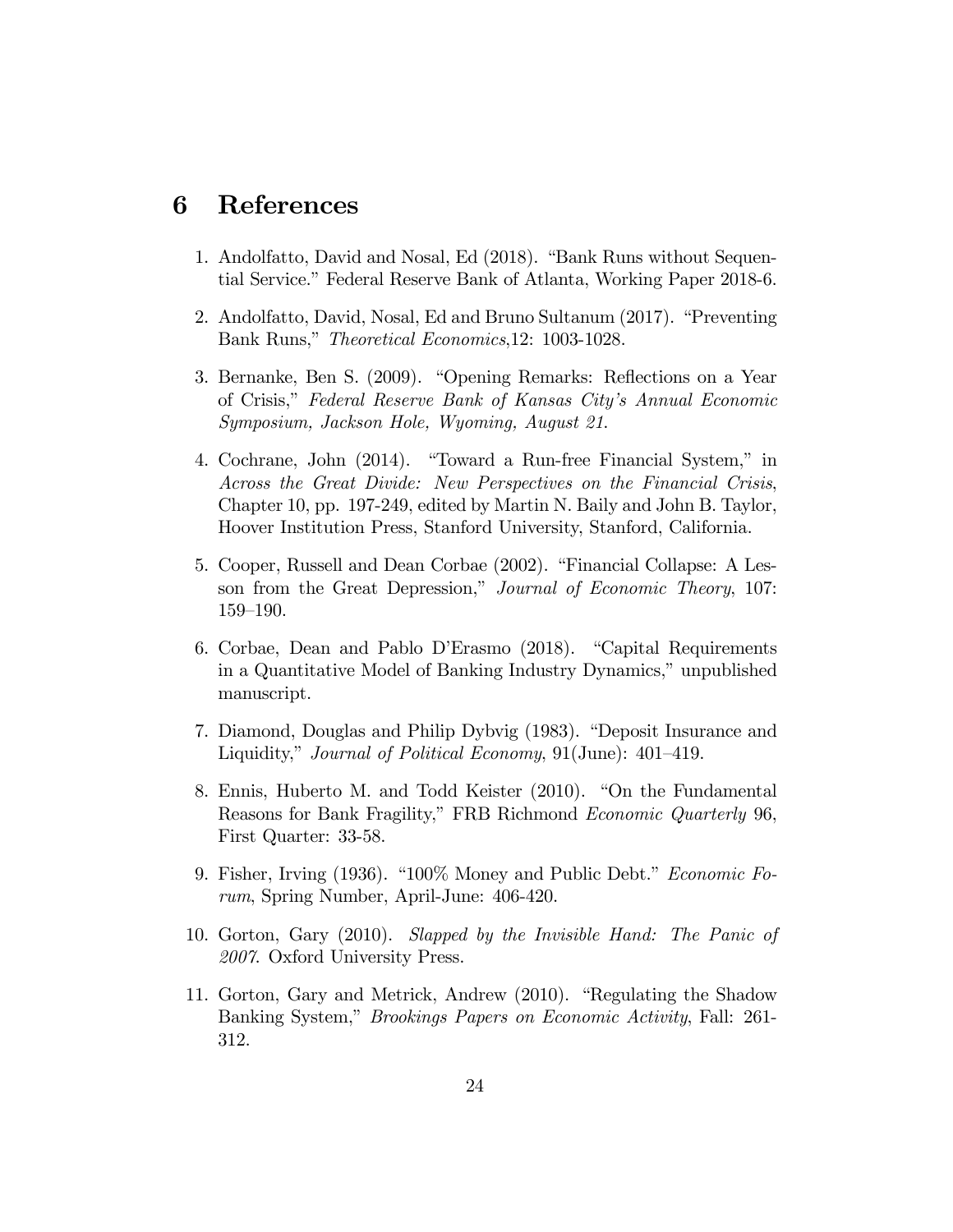- 12. Green, Edward and Ping Lin (2000). "Diamond and Dybvig's Classic Theory of Financial Intermediation: What's Missing?" Federal Reserve Bank of Minneapolis *Quarterly Review*, 24 (Winter):  $2-13$ .
- 13. Green, Edward and Ping Lin (2003). "Implementing Efficient Allocations in a Model of Financial Intermediation," Journal of Economic Theory,  $109(1)$ ; 1-23.
- 14. Kacperczyk, Marcin and Philipp Schnabl (2010). "When Safe Proved Risky: Commercial Paper during the Financial Crisis 2007–2009," Journal of Economic Perspectives,  $24(1)$ :  $29-50$ .
- 15. Mester, Loretta (2008). "Optimal Industrial Structure in Banking," Chapter 5 in the Handbook of Financial Intermediation and Banking, 133-162.
- 16. Peck, James and Karl Shell (2003). "Equilibrium Bank Runs," Journal of Political Economy,  $111(1)$ : 103-123.
- 17. Sengupta, Rajdeep and Xue, Fei (2020). "The Global Pandemic and Run on Shadow Banks." Main Street Views, Federal Reserve Bank of Kansas City, May 11.
- 18. Wheelock, David and Paul Wilson (2017). "The Evolution of Scale Economies in U.S. Banking," Federal Reserve Bank of St. Louis working paper 2015-021C.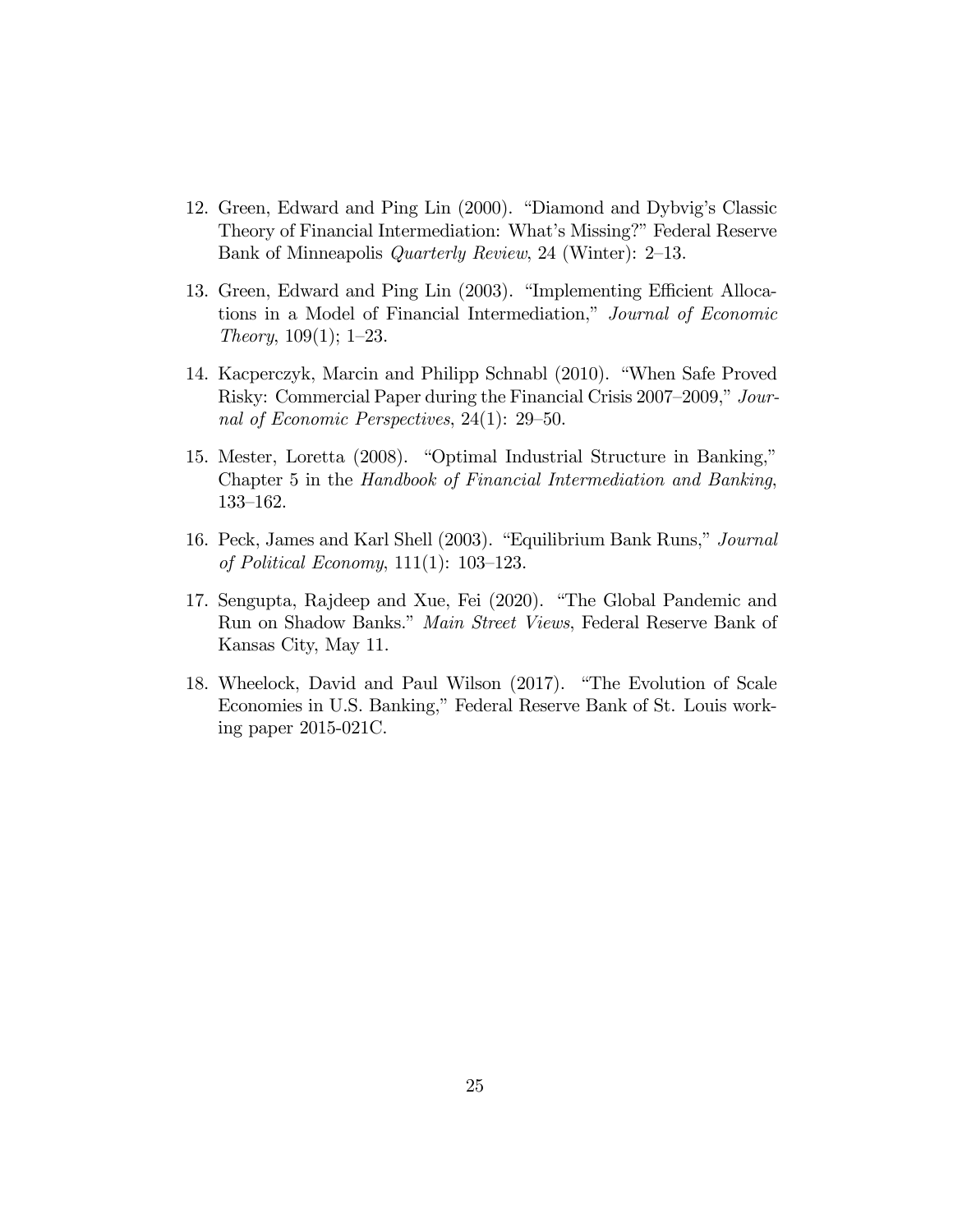### 7 Appendix: Incentive compatibility

We can not find model parameters where allocation  $(c_1^{\kappa}, c_2^{\kappa})$  violates (11). To provide some insight for this outcome, rewrite constraint (11) as

$$
\sum_{n=0}^{N-2} \Pi^n \{ u \left[ c_2^{\kappa}(n) \right] - u \left[ c_1^{\kappa}(n+1) \right] \} \ge \pi^{N-1} (1-\pi) \{ u(y) - u \left[ c_2^{\kappa}(N-1) \right] \}.
$$
 (33)

Notice that the differences on the left and right sides are strictly positive and the difference on the right side is weighted by  $\pi^{N-1}(1-\pi)$  while the aggregate weight on the left side is  $1 - \pi^{N-1}(1 - \pi) \gg \pi^{N-1}(1 - \pi)$ . If, for example, N is reasonably large—and "large" can be as small as  $N = 2$ —then since the right-side weight is very small compared to the sum of weights on the left side, incentive constraint  $(11)$  is satisfied. We now formalize this intuition by example.

It is straightforward to show that when  $u(c) = c^{1-\sigma}/(1-\sigma)$ ,  $u[c_2^{\kappa}(n)]$  –  $u[c_1^{\kappa}(n+1)]$  is decreasing. This implies that

$$
\sum_{n=0}^{N-2} \Pi^n \{ u \left[ c_2^{\kappa}(n) \right] - u \left[ c_1^{\kappa}(n+1) \right] \} >
$$
  
\n
$$
\left[ 1 - \pi^{N-1} (1-\pi) \right] \frac{1}{\sigma - 1} \left[ \left( \frac{(N-1)R + 1}{RNy - \kappa} \right)^{\sigma - 1} - \left( \frac{(N-2)R + 2}{RNy - \kappa} \right)^{\sigma - 1} \right], \quad (34)
$$

where the right side of this equality is  $u[c_2^{\kappa}(N-2)] - u[c_1^{\kappa}(N-1)]$ , which is the smallest difference on the left-side of  $(33)$ , multiplied by

$$
\sum_{n=0}^{N-2} \Pi^n = 1 - \pi^{N-1} (1 - \pi).
$$

Using our CES utility function (33) can be rewritten as

$$
\sum_{n=0}^{N-2} \Pi^n \frac{1}{1-\sigma} \{ \left( \frac{RNy - \kappa}{nR + N - n} \right)^{1-\sigma} - \left( \frac{RNy - \kappa}{(n+1)R + N - (n+1)} \right)^{1-\sigma} \} \ge
$$
  

$$
\pi^{N-1} (1-\pi) \frac{1}{1-\sigma} \{ y^{1-\sigma} - \left( \frac{RNy - \kappa}{(N-1)R + N - 1} \right)^{1-\sigma} \}
$$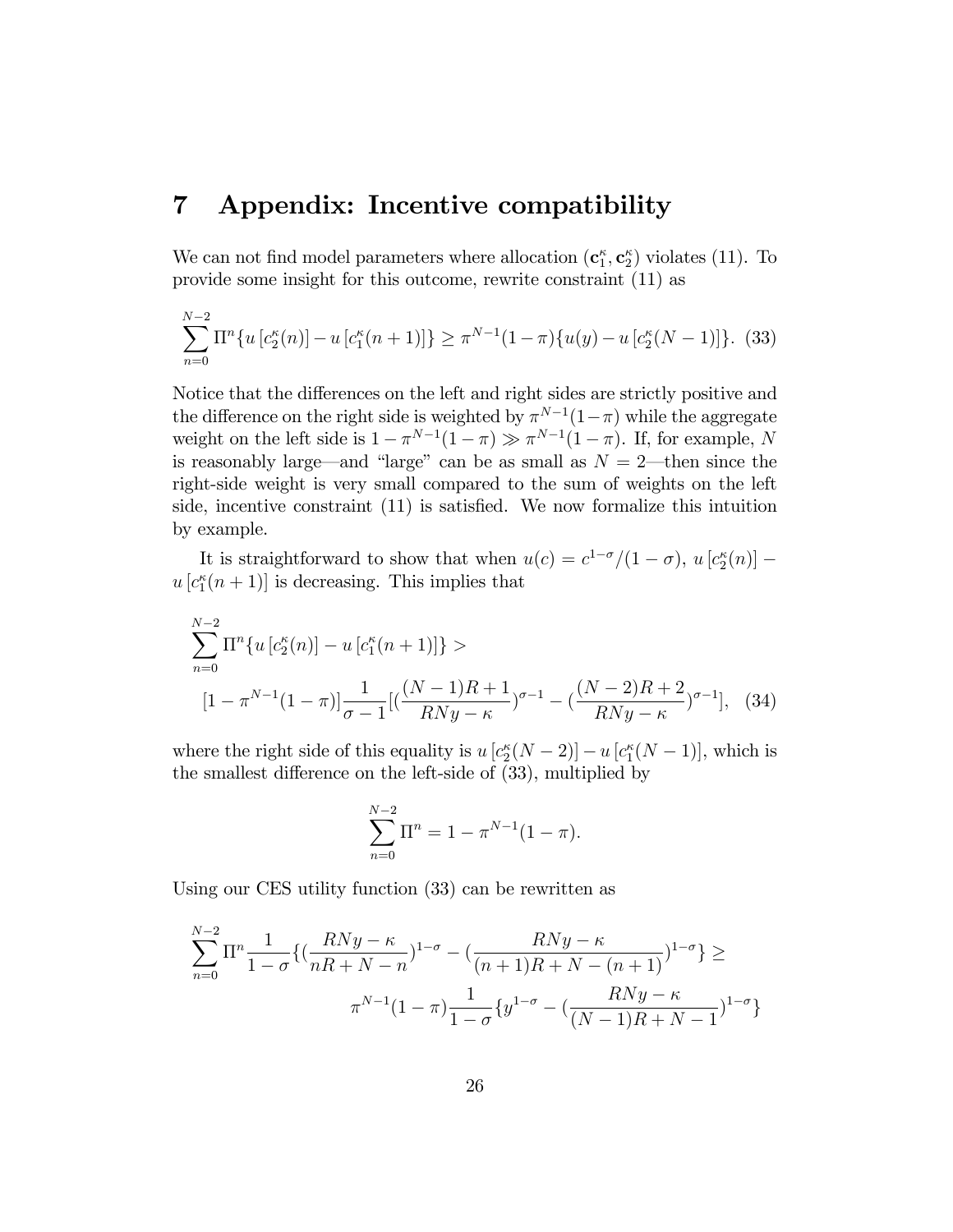and re-arranged to

$$
\sum_{n=0}^{N-2} \Pi^n \frac{1}{1-\sigma} \{ (nR+N-n)^{\sigma-1} - ((n+1)R+N-(n+1))^{\sigma-1} \} \ge
$$
  

$$
\pi^{N-1} (1-\pi) \frac{1}{1-\sigma} \{ (\frac{RNy-\kappa}{y})^{\sigma-1} - [(N-1)R+N-1]^{\sigma-1} \}.
$$

Notice that the right side is strictly increasing in  $\kappa$ . We will choose  $\kappa$  large; in particular we will choose  $\kappa$  so that the expected utility of allocation  $(c_1^{\kappa}, c_2^{\kappa})$ is less than or equal to autarky for any probability weight  $\pi$ . This necessarily implies that  $\kappa \geq \kappa_1$ . If (33) holds for this value of  $\kappa$ , then it holds for all  $\kappa \in (\kappa_0, \kappa_1)$  where the incentive constraint (33) is relevant. We set  $y =$  $c_1^{\kappa}(1) = c_2^{\kappa}(1)$ , which implies that the expected  $(c_1^{\kappa}, c_2^{\kappa})$  is strictly less than autarky (the best consumption state,  $n = 1$ , provides the autarky payoff, meaning that all other states provide less than autarky). If, for convenience, we set  $y = 1$ , then  $y = c_1^{\kappa}(1) = c_2^{\kappa}(1)$  implies

$$
\kappa = (R-1)(N-1).
$$

We will choose  $\pi$  so that the probability on the right side of (33) is maximized (if 33 holds for this  $\pi$ , it will hold for any  $\pi$ ). The probability  $\pi^{N-1}(1-\pi)$ is maximized for

$$
\pi = \frac{N-1}{N}.
$$

For convenience let  $\sigma = 2$ . Then if

$$
[NN - (N-1)N-1]\{(N-1)R + 1 - [(N-2)R + 2]\} \ge
$$
  

$$
(N-1)N-1\{(N-1)R + 1 - [RNy - (R-1)(N-1)]\}
$$
 (35)

holds,  $(33)$  holds.  $(35)$  is obtained by substituting the right side of  $(34)$  for the right side of (33), setting  $\pi = (N-1)/N$  and  $\kappa = (R-1)(N-1)$ , and then rearranging.  $(35)$  can be further simplified to

$$
[N^N - (N-1)^{N-1}](R-1) > (N-1)^{N-1}(R-1)(N-2)
$$

or

$$
N^N - (N-1)^{N-1} > (N-1)^{N-1}(N-2)
$$

which is a valid inequality. Hence, we have chosen  $\kappa$  and  $\pi$  and replaced with left side of  $(33)$  in a way that "works against" inequality  $(33)$  holding. Yet